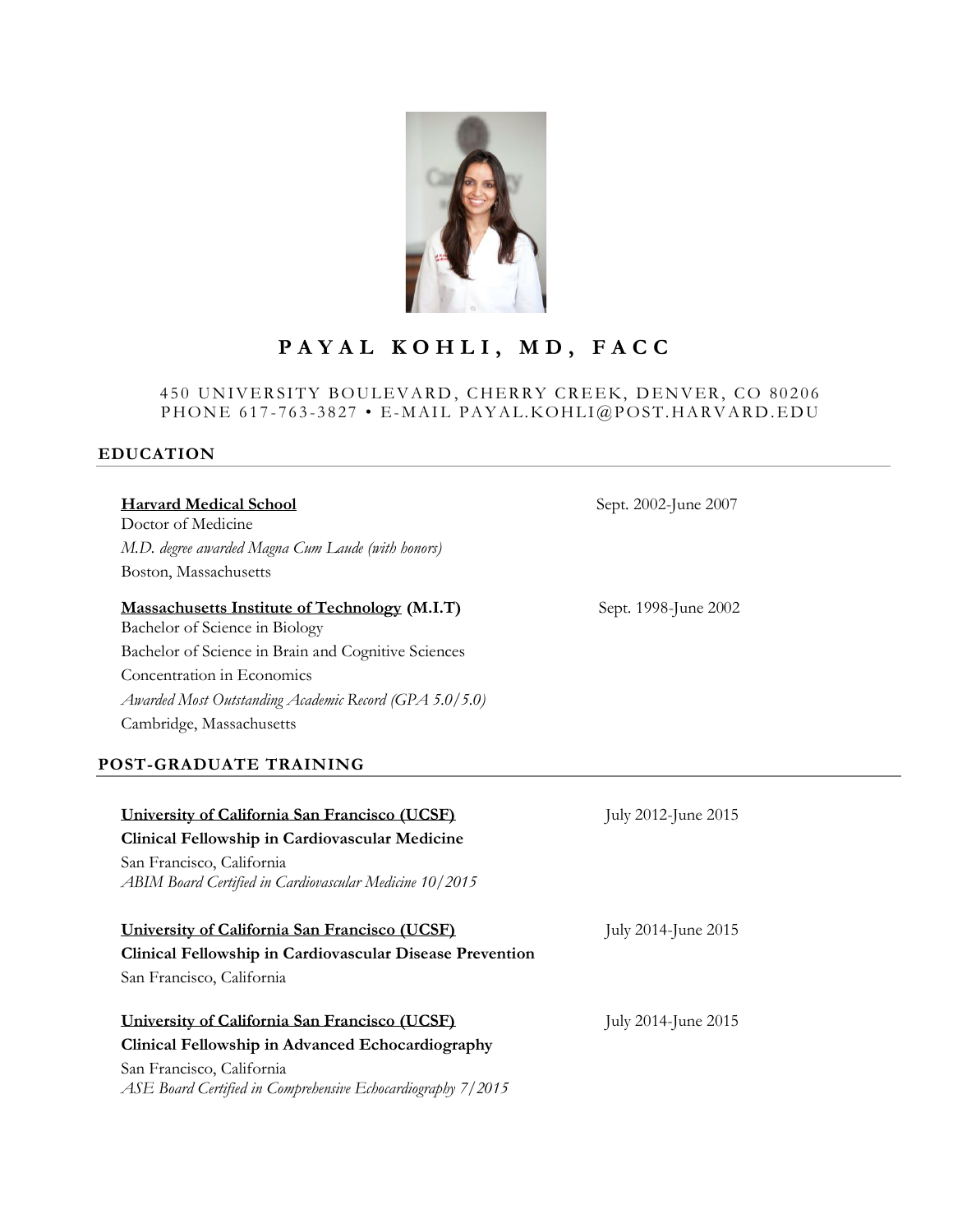| Thrombolysis in Myocardial Infarction (TIMI) Study Group<br><b>Clinical Research Fellowship</b><br>Harvard Medical School, Dept. of Cardiovascular Medicine<br>Clinical Trials in Cardiovascular Disease Diagnosis, Prognosis and Prevention<br>Boston, Massachusetts | July 2011-June 2012 |
|-----------------------------------------------------------------------------------------------------------------------------------------------------------------------------------------------------------------------------------------------------------------------|---------------------|
| Brigham & Women's Hospital/Harvard Medical School                                                                                                                                                                                                                     | July 2007-June 2008 |
| Internship and Residency, Internal Medicine<br>Boston, Massachusetts                                                                                                                                                                                                  | Aug. 2009-June 2011 |
| ABIM Board Certified in Internal Medicine 8/2011                                                                                                                                                                                                                      |                     |
| <b>Harvard Business School</b><br>Value-Based Health Care Delivery                                                                                                                                                                                                    | July-August 2010    |
| Boston, Massachusetts                                                                                                                                                                                                                                                 |                     |
| <b>Massachusetts General Hospital/Harvard Medical School</b>                                                                                                                                                                                                          | June 2008-July 2009 |
| Residency, Anesthesia & Critical Care                                                                                                                                                                                                                                 |                     |
| Boston, Massachusetts                                                                                                                                                                                                                                                 |                     |
| Beecher Fellow (only 2 selected per residency class for faculty appointment at MGH)                                                                                                                                                                                   |                     |
| <b>WORK EXPERIENCE</b>                                                                                                                                                                                                                                                |                     |

# **9News/9Health KUSA (NBC) On-Air Medical Expert** January 2020-present **'Daily Blast Live' National On-Air Medical Expert** March 2020-present **Heart and Vascular Institute of Colorado** November 2017-October 2019 Division of Cardiology Noninvasive Cardiologist; Clinical Lead, Women's Heart Program; Site Lead, Good Samaritan Hospital; Vice Chair of Cardiovascular Services; Medical Director, Good Samaritan Hospital Cardiac Rehabilitation Denver, CO **Colorado Permanente Medical Group (Kaiser Permanente)** Division of Cardiology Noninvasive Cardiologist August 2015-September 2017

# **CERTIFICATIONS AND LICENSURES**

Denver, CO

Board-certified in Internal Medicine, ABIM (August 2011-August 2021), number 313389 Board-certified in Cardiovascular Medicine (October 2015- October 2025), number 313389 Board-certified and Level 3 certified in Comprehensive Echocardiography, National Board of Echocardiography certification (July 2015-June 2025). ARDMS Registered Physician in Vascular Interpretation (RPVI) certification (January 2015-December 2025), number 186862 Board-certified Level 2 certified in Nuclear Cardiology, Certification Board of Nuclear Cardiology (December 2016- March 2027), certificate number 11051 Board-eligible Level 2 certified in Cardiac CT.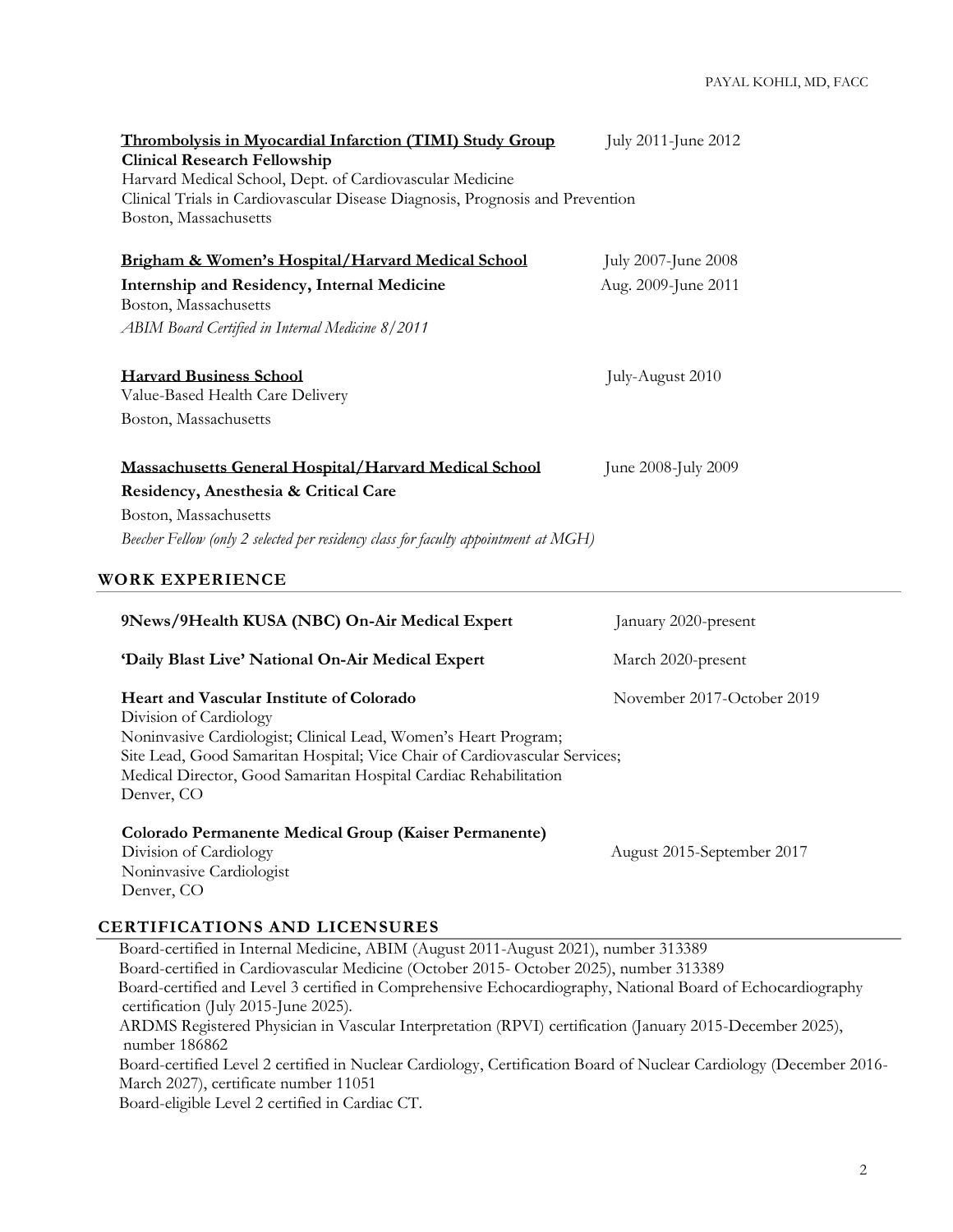Colorado Medical License (Active full license) #DR.0054941 DEA certification Massachusetts Medical License (lapsed) California Medical License (lapsed)

### **SELECTED PUBLICATIONS**

#### **Original Investigations**

- 1. Fukunaga K, **Kohli P**, Bonnans C, Fredenburgh LE, Levy BD. Cyclooxygenase 2 Plays a Pivotal role in the Resolution of Acute Lung Injury. *J Immunol*. 2005. 174(8): 5033-9.
- 2. Levy BD, **Kohli P**, Gotlinger K, Haworth O, Hong S, Kazani S, Israel E, Haley KJ, Serhan CN. Protectin D1 is Generated in Asthma and Dampens Airway Inflammation and Hyper-responsiveness. *J Immunol*. 2007. 178(1): 496-502.
- 3. **Kohli P**, Bonaca MP, Kakkar R, Kudinova AY, Scirica BM, Sabatine MS, Murphy SA, Braunwald E, Lee RT, Morrow DA. Evaluation of ST2 in Non-ST Elevation Acute Coronary Syndromes in the MERLIN-TIMI 36 Trial. *Clin Chem*. Jan 2012.
- 4. **Kohli P**, Desai NR, Giugliano RP, Kim J, Somaratne R, Huang F, Knusel B, McDonald S, Abrahamsen T, Wasserman MD SM, Scott R, Sabatine MS. Design and Rationale of the LAPLACE-TIMI 57 Trial: A Phase II Double-Blind Placebo Controlled Study of the Efficacy and Tolerability of A Monoclonal Antibody Inhibitor of PCSK9 in Subjects with Hypercholesterolemia on Background Statin Therapy. *Clin Card.* 2012;35(7):385-91. doi: 10.1002/clc.22014. Epub 2012 Jun 19.
- 5. Giugliano RP, Desai NR, **Kohli P**, Rogers WJ, Somaratne R, Huang F, Liu T, Mohanavelu S, Hoffman EB, McDonald ST, Abrahamsen TE, Wasserman SM, Scott R, Sabatine MS. A Double-blind, Randomized, Placebo-controlled, Dose-ranging Study to Evaluate the Efficacy, Safety, and Tolerability of a Monoclonal Antibody to PCSK9 in Combination with a Statin in Patients with Hypercholesterolemia. *Lancet*, 2012. doi: 10.1016/S0140-6736(12)61770-X.
- 6. **Kohli P**, Wallentin L, Reyes E, Horrow J, Husted S, Angiolillo DJ, Ardissino D, Maurer G, Morais J, Nicolau JC, Oto A, Storey RF, James SK, Cannon CP. Reduction in First and Recurrent Cardiovascular Events with Ticagrelor Compared with Clopidogrel in the Plato Study. *Circulation.* 2013;**127**(6):673-80.
- 7. Desai NR, **Kohli P**, Giugliano RP, O'Donoghue M, Somaratne R, Zhou J, Hoffman E, Huang F, Rogers WJ, Wasserman SM, Scott R, Sabatine MS. AMG 145, A Monoclonal Antibody Against PCSK9, Significantly Reduces Lipoprotein (a) in Hypercholesterolemic Patients Receiving Statin Therapy: An Analysis From the LAPLACE-TIMI 57 Trial. *Circulation.* 2013 Jul 24. DOI: 10.1161/ CIRCULATIONAHA.113.001969.
- 8. Makadia SS, Blaha MJ, Keenan T, Ndumele C, Jones S, DeFilippis, A, Martin SS, **Kohli P**, Conceicao RD, Carvalho JA, Nasir K, Blumenthal RS, Santos R. Hepatic Steatosis Associated with Dyslipidemia Independent of Obesity, Metabolic Syndrome, Inflammation, & Physical Activity. *Am J Cardiol.* 2013 Sep 5. pii: S0002-9149(13)01621-4. doi: 10.1016/j.amjcard.2013.08.001.
- 9. **Kohli P**, Udell JA, Murphy SA, Cannon CP, Antman EM, Braunwald E, Wiviott SD. Discharge Aspirin Dose and Clinical Outcomes in Patients with Acute Coronary Syndromes treated with Prasugrel vs. Clopidogrel: An Analysis from the TRITON-TIMI 38 study. *J Am Coll Cardiol*. 2013 Oct 1. pii: S0735- 1097(13)05456-9. doi: 10.1016/j.jacc.2013.09.023.
- 10. Desai NR, Giugliano RP, Zhou J, **Kohli P** et al. AMG 145, A Monoclonal Antibody Against PCSK9, Facilitates Achievement of NCEP-ATP III LDL-C Goals Among High Risk Patients: An Analysis From the LAPLACE-TIMI 57 Trial*. J Am Coll Cardiol*. 2013 Oct 11. pii: S0735-1097(13)05608-8. doi: 10.1016/j.jacc.2013.09.048.
- 11. **Kohli P**, Steg G, Cannon CP, Smith SC, Eagle KA, Ohman EM, Alberts MJ, Hoffman E, Guo J, Simon T, Sorbets E, Goto S, Bhatt DL. NSAID use and Association with Cardiovascular Outcomes in Outpatients with Stable Atherothrombotic Disease: 4-Year Results from the REACH Registry*. Am J*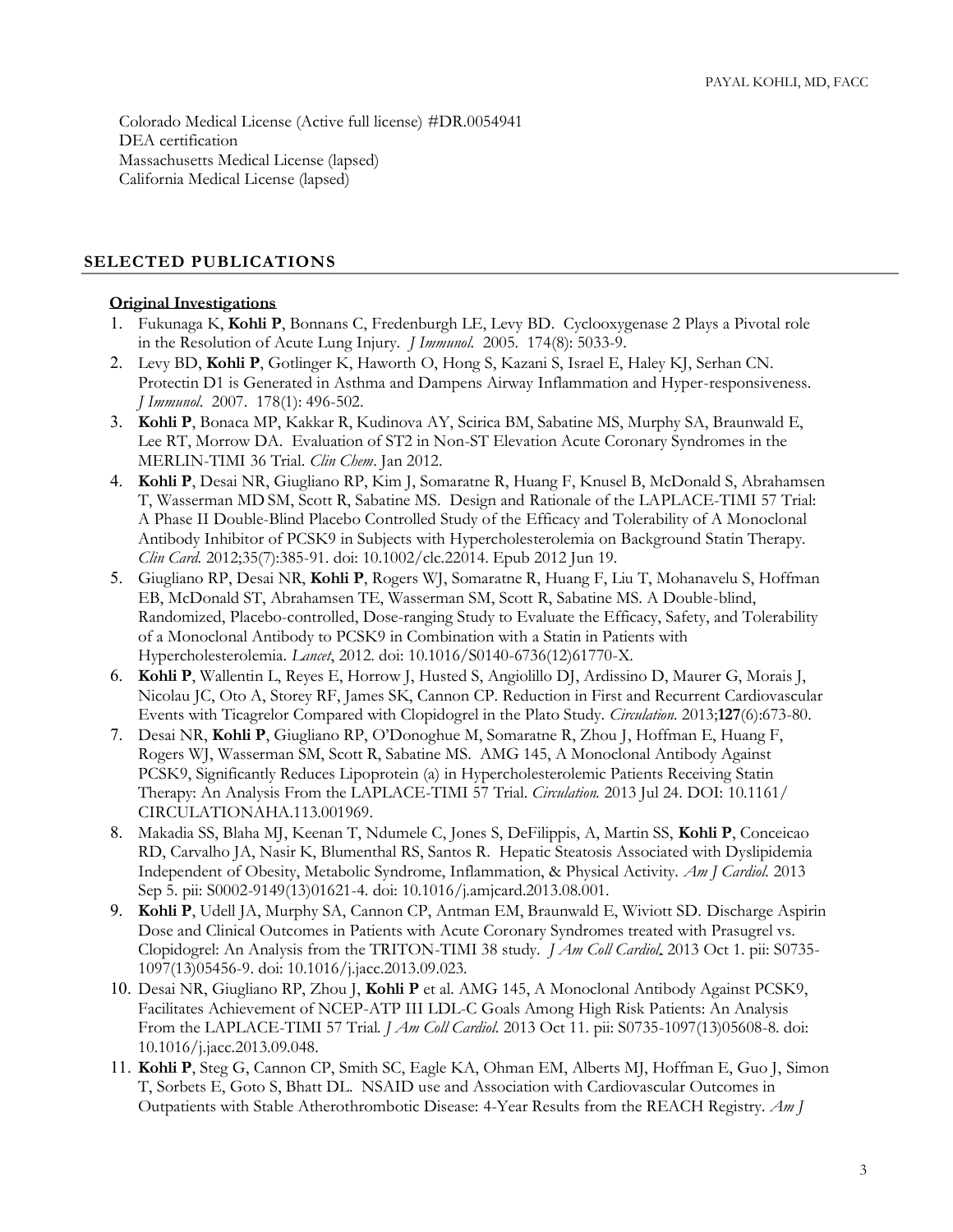*Med*. 2014 Jan;127(1):53-60.e1. doi: 10.1016/j.amjmed.2013.08.017. Epub 2013 Nov 23.

- 12. Udell JA, Wang TY, Li S, **Kohli P**, Roe MT, Lemos JA, Wiviott SD. Clinical Trial Participation after Myocardial Infarction in a National Cardiovascular Data Registry. *JAMA.* 2014;312(8):841-843. doi:10.1001/jama.2014.6217.
- 13. **Kohli P**, Waters DD, Nemr R, et al. Risk of New-Onset Diabetes and Cardiovascular Risk Reduction From High-Dose Statin Therapy in Pre-Diabetics and Non–Pre-Diabetics: An Analysis From TNT and IDEAL. *J Am Coll Cardiol.* 2015;65(4):402-404. doi:10.1016/j.jacc.2014.10.053.
- 14. Pinto D. S., **Kohli P.**, Fan W., Kirtane A. J., Kociol R. D., Meduri C., Deliargyris E. N., Prats J., Reynolds M. R., Stone G. W. and Michael Gibson C. Bivalirudin is associated with improved clinical and economic outcomes in heart failure patients undergoing percutaneous coronary intervention: Results from an observational database. *Cathet. Cardiovasc. Intervent*. 2015. doi: 10.1002/ccd.26023.
- 15. **[Kohli P](http://www.ncbi.nlm.nih.gov/pubmed/?term=Kohli%20P%5BAuthor%5D&cauthor=true&cauthor_uid=27130349)**, [Ganz P,](http://www.ncbi.nlm.nih.gov/pubmed/?term=Ganz%20P%5BAuthor%5D&cauthor=true&cauthor_uid=27130349) [Ma Y,](http://www.ncbi.nlm.nih.gov/pubmed/?term=Ma%20Y%5BAuthor%5D&cauthor=true&cauthor_uid=27130349) [Scherzer R,](http://www.ncbi.nlm.nih.gov/pubmed/?term=Scherzer%20R%5BAuthor%5D&cauthor=true&cauthor_uid=27130349) [Hur S,](http://www.ncbi.nlm.nih.gov/pubmed/?term=Hur%20S%5BAuthor%5D&cauthor=true&cauthor_uid=27130349) [Weigel B,](http://www.ncbi.nlm.nih.gov/pubmed/?term=Weigel%20B%5BAuthor%5D&cauthor=true&cauthor_uid=27130349) [Grunfeld C,](http://www.ncbi.nlm.nih.gov/pubmed/?term=Grunfeld%20C%5BAuthor%5D&cauthor=true&cauthor_uid=27130349) [Deeks S,](http://www.ncbi.nlm.nih.gov/pubmed/?term=Deeks%20S%5BAuthor%5D&cauthor=true&cauthor_uid=27130349) [Wasserman S,](http://www.ncbi.nlm.nih.gov/pubmed/?term=Wasserman%20S%5BAuthor%5D&cauthor=true&cauthor_uid=27130349) [Scott R,](http://www.ncbi.nlm.nih.gov/pubmed/?term=Scott%20R%5BAuthor%5D&cauthor=true&cauthor_uid=27130349) [Hsue PY.](http://www.ncbi.nlm.nih.gov/pubmed/?term=Hsue%20PY%5BAuthor%5D&cauthor=true&cauthor_uid=27130349) HIV and Hepatitis C-Coinfected Patients Have Lower Low-Density Lipoprotein Cholesterol Despite Higher Proprotein Convertase Subtilisin Kexin 9 (PCSK9): An Apparent "PCSK9- Lipid Paradox". *J Am Heart Assoc*. 2016 Apr 29;5(5). pii: e002683. doi: 10.1161/JAHA.115.002683.
- 16. Arsenault BJ, **Kohli P,** Lambert G, DeMicco DA, Laskey R, Messig MM, Kastelein JP, Waters DD. Emerging cardiovascular disease biomarkers and incident diabetes risk in statin-treated patients with coronary artery disease. *Am J Card*. 2016 Aug 15;118(4):494-8. doi: 10.1016/j.amjcard.2016.05.044. Epub 2016 May 29.
- 17. **Kohli P**, Knowles JW, Sarraju A, Waters DD, Reaven G. Metabolic Markers that Predict Incident Diabetes in Statin-Treated Patients: Analysis from TNT and SPARCL. *Am J Card*, 2016 Nov 1;118(9):1275-1281. doi: 10.1016/j.amjcard.2016.07.054. Epub 2016 Aug 12.
- 18. Abassi F, **Kohli P**, Reaven GM, Knowles JW. Hypertriglyceridemia: A simple approach to identify insulin resistance and enhanced cardio-metabolic risk in patients with prediabetes. *Diabetes Res Clin Pract*. 2016 Aug 6;120:156-161. doi: 10.1016/j.diabres.2016.07.024.

#### **Editorials**

- 1. **Kohli P**, Cannon CP. Statins and Safety: Can We Finally Be Reassured? *Lancet.* 2011. 6736(11): 61544- 4.
- 2. **Kohli P** and Cannon CP. An Approach to Managing the 'Statin-Intolerant' Patient?" *Eur Heart J*, 2012. 33:1040-43.
- 3. **Kohli P** and Cannon CP. Dabigatran Associated with Increased Risk of Coronary Events. *Evid Based Med.* 2013 Feb;18(1):e9. doi: 10.1136/eb-2012-100733. Epub 2012 Jun 27.
- 4. Cannon CP and **Kohli P**. Danger Ahead: Watch Out for Indirect Comparisons. *J Am Coll Cardiol.*  2012;60 (8):747-748. doi:10.1016/j.jacc.2012.
- 5. **Kohli P** and Cannon CP. The Importance of Matching Language to Type of Evidence: Avoiding the Pitfalls of Reporting Outcomes Data. *Clin Card.* 2012 doi: 10.1002/clc.22066.
- 6. **Kohli P**, Chandrashekhar Y, Narula J. Restructured Format for Condensed Abstracts: Vini, Vidi, Vici. *J Am Coll Cardiol. Img.* 2013;6(11):1220-1221.
- 7. Czarny MJ, Martin SS, **Kohli P**, Metkus T, Blumenthal RS**.** Nonfatal Outcomes in the Primary Prevention of Atherosclerotic Cardiovascular Disease: Is All-Cause Mortality Really All That Matters? *Circ Cardiovasc Qual Outcomes*. 2014;7:00-00. DOI: 10.1161/CIRCOUTCOMES.114.000871.
- 8. **Kohli P** and Waters DD. Looking for coronary disease in patients with atrial fibrillation. *Can J Cardiol*. 2014 Aug;30(8):861-3. doi: 10.1016/j.cjca.2014.06.001. Epub 2014 Jun 11.
- 9. [Shaw LJ,](http://www.ncbi.nlm.nih.gov/pubmed/?term=Shaw%20LJ%5BAuthor%5D&cauthor=true&cauthor_uid=27056169) **[Kohli P](http://www.ncbi.nlm.nih.gov/pubmed/?term=Kohli%20P%5BAuthor%5D&cauthor=true&cauthor_uid=27056169)**, [Chandrashekhar Y,](http://www.ncbi.nlm.nih.gov/pubmed/?term=Chandrashekhar%20Y%5BAuthor%5D&cauthor=true&cauthor_uid=27056169) [Narula J.](http://www.ncbi.nlm.nih.gov/pubmed/?term=Narula%20J%5BAuthor%5D&cauthor=true&cauthor_uid=27056169) Cardiovascular Imaging of Women: We Have Come a Long Way But Still Have a Ways to Go. *JACC Cardiovasc Imaging*. 2016 Apr;9(4):502-3. doi: 10.1016/j.jcmg.2016.02.012.
- 10. **Kohli P**, Agarwala A, Virani SS. Popular Media and Cardiovascular Medicine: "With Great Power There Must Also Come Great Responsibility" *[Curr Atheroscler Rep.](https://www.ncbi.nlm.nih.gov/pubmed/31673947)* 2019 Oct 31;21(11):43. doi: 10.1007/s11883-019-0807-5**.**
- 11. **Kohli P** and Virani SS. Surfing the Waves of the COVID-19 pandemic. *Circulation, accepted, publication*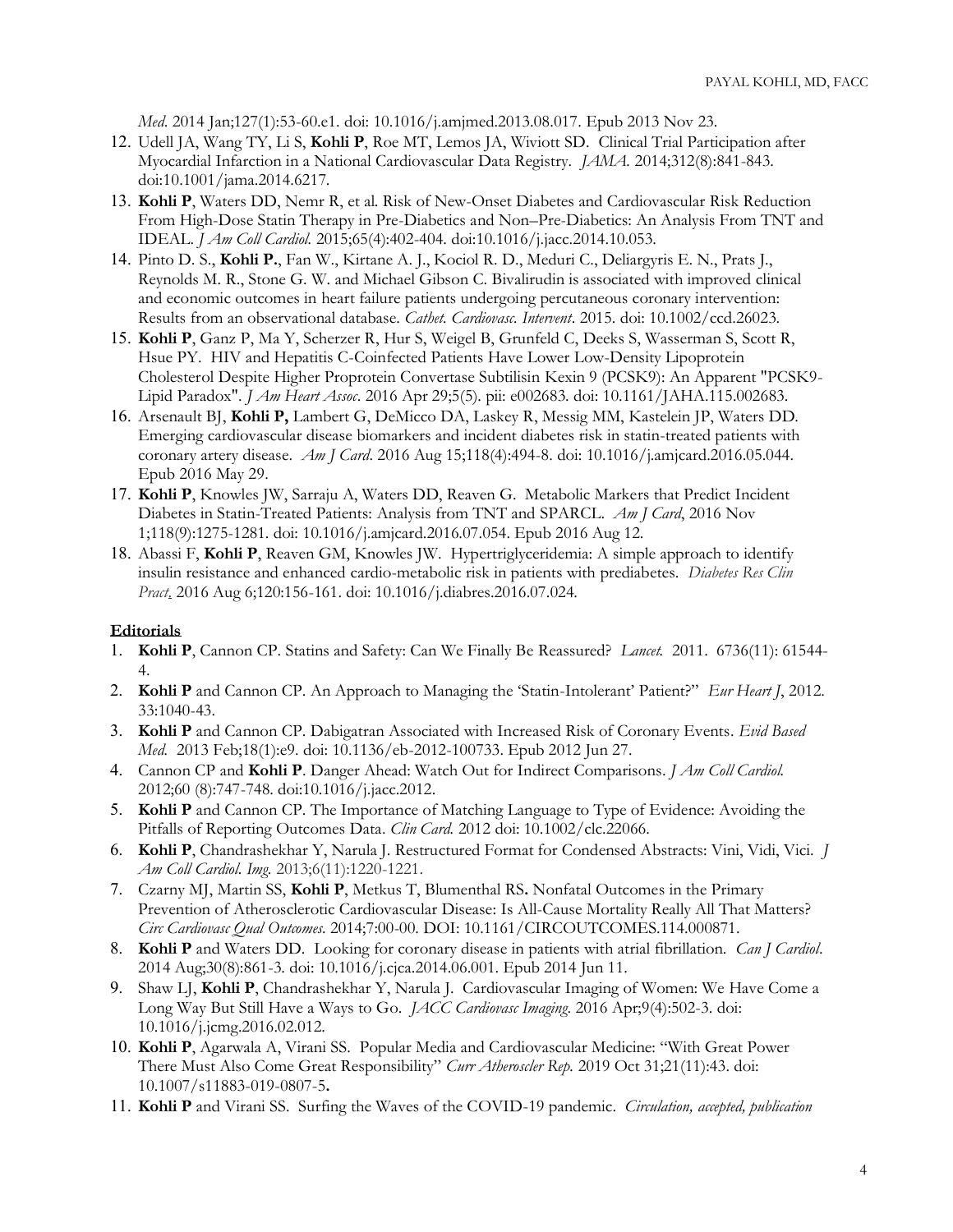*pending.*

#### **Reviews, chapters, and monographs**

- 1. **Kohli P** and Levy BD. Resolvins and Protectins: The fatty solution to resolving inflammation. *Br J Pharm*. 2009.
- 2. **Kohli P**. "Anesthesia for Urological Surgery" chapter in Ehrenfeld, J., Urman, R., Segal S. " Anesthesiology: A Case Based Guide For Students" Springer 2010.
- 3. **Kohli P** and Morrow DA. "Evolving Biomarkers for Cardiac Ischemia" chapter in Januzzi, J. "Cardiac Biomarkers in Clinical Practice: Present and Future Applications" Jones and Bartlett 2011.
- 4. **Kohli P** and Cannon CP. "Triglycerides: How Much Credit Do They Deserve?" *Medical Clinics of North America.* Coronary Risk Factors Update, January 2012.
- 5. **Kohli P** and Cannon CP. Acute Coronary Syndromes in 2011. *Nature Reviews Cardiology*, 2011.
- 6. Chakrabarti AK, Patel SJ, **Kohli P**, Udell JA**,** Singh P, Gopalakrishnan L, Kumar V, Gibson, CM. Costeffective Medicines for Stroke Prophylaxis in Patients with Atrial Fibrillation. **J Atrial Fibrillation,**  2012.
- 7. Gopalakrishnan L, Kumar V, **Kohli P**, Singh P, Rastogi U, Gibson CM.Pharmacokinetic Evaluation of Rivaroxaban for the Treatment of Thrombosis. *Exp Opinion on Drug Metabolism and Toxicology*, 2012 Jul;8(7):889-900. Epub 2012 May 11.
- 8. **Kohli P**, Giugliano RP. Low-Density Lipoprotein Lowering in 2013 by Nonstatin Agents: The Discovery and Development of Promising Novel Targeted Therapies. *J Cardiovasc Pharmacol Ther 2013*;**18**(3):199-210.
- 9. Chrispin J, Martin SS, Hasan RK, Joshi PH, Minder CM, McEvoy JW, **Kohli P**, Johnson AE, Wang L, Blaha MJ, Blumenthal RS. Landmark Lipid-Lowering Trials in the Primary Prevention of Cardiovascular Disease. *Clin Cardiol* 2013;10.1002/clc.22147.
- 10. Hsu S, Ton VK, Dominique Ashen M, Martin SS, Gluckman TJ, **Kohli P**, Sisson SD, Blumenthal RS, Blaha MJ. A Clinician's Guide to the Abcs of Cardiovascular Disease Prevention: The Johns Hopkins Ciccarone Center for the Prevention of Heart Disease and American College of Cardiology Cardiosource Approach to the Million Hearts Initiative. *Clin Cardiol* 2013;10.1002/clc.22137.
- 11. **Kohli P** and Schiller N. "Right Ventricular Physiology" chapter in American Society of Echocardiography *Dynamic Echocardiography* 2014.
- 12. **Kohli P,** Whelton SP, Hsu S, Yancy CW, Stone NJ, Chrispin J, Gilotra NA, Houston B, Ashen MD, Martin SS, Joshi PH, McEvoy JW, Gluckman TJ, Michos ED, Blaha MJ, Blumenthal RS. A Clinician's Guide to the Updated ABCs of Cardiovascular Disease Prevention. *J Am Heart Assoc*. 2014 Sep 22;3(5). pii: e001098. doi: 10.1161/JAHA.114.001098.
- 13. Jia X, **Kohli P**, Virani SS . Omega-3 Fatty Acid and Cardiovascular Outcomes: Insights From Recent Clinical Trials. [Curr Atheroscler Rep.](https://www.ncbi.nlm.nih.gov/pubmed/30631963) 2019 Jan 10;21(1):1. doi: 10.1007/s11883-019-0763-0.
- 14. Flink L, **Kohli P**, Schiller N. "The Physiologic Basis of Right Ventricular Echocardiography" chapter in American Society of Echocardiography *Dynamic Echocardiography* 2019.

#### **Abstracts, Poster Presentations and Exhibits Presented at Professional Meetings**

- 1. **Kohli P**, Carter EP, McMurtry IF. Inhibition of KCa channels restores blunted hypoxic pulmonary vasoconstriction in rats with cirrhosis. *American Thoracic Society International Conference*, Denver, May 2001.
- 2. **Kohli** P, Levy BD, Serhan CN. A Novel Docosatriene (10,17S-DT) is a Potent Inhibitor of Airway Inflammation and Hyper-responsiveness. *Society for Leukocyte Biology Conference*, Philadelphia, October 2003.
- 3. **Kohli** P, Levy BD, Serhan CN. A Novel Docosatriene (10,17S-DT) is a Potent Inhibitor of Airway Inflammation and Hyper-responsiveness. *Harvard Medical School Health Sciences and Technology Forum*, Boston, March 2004.
- 4. **Kohli P**, Morrow D, Jarolim P, Sloan S, Sabatine M. Myeloperoxidase (MPO) is an Independent Predictor of Adverse Cardiovascular Outcomes in Patients with Stable Coronary Artery Disease.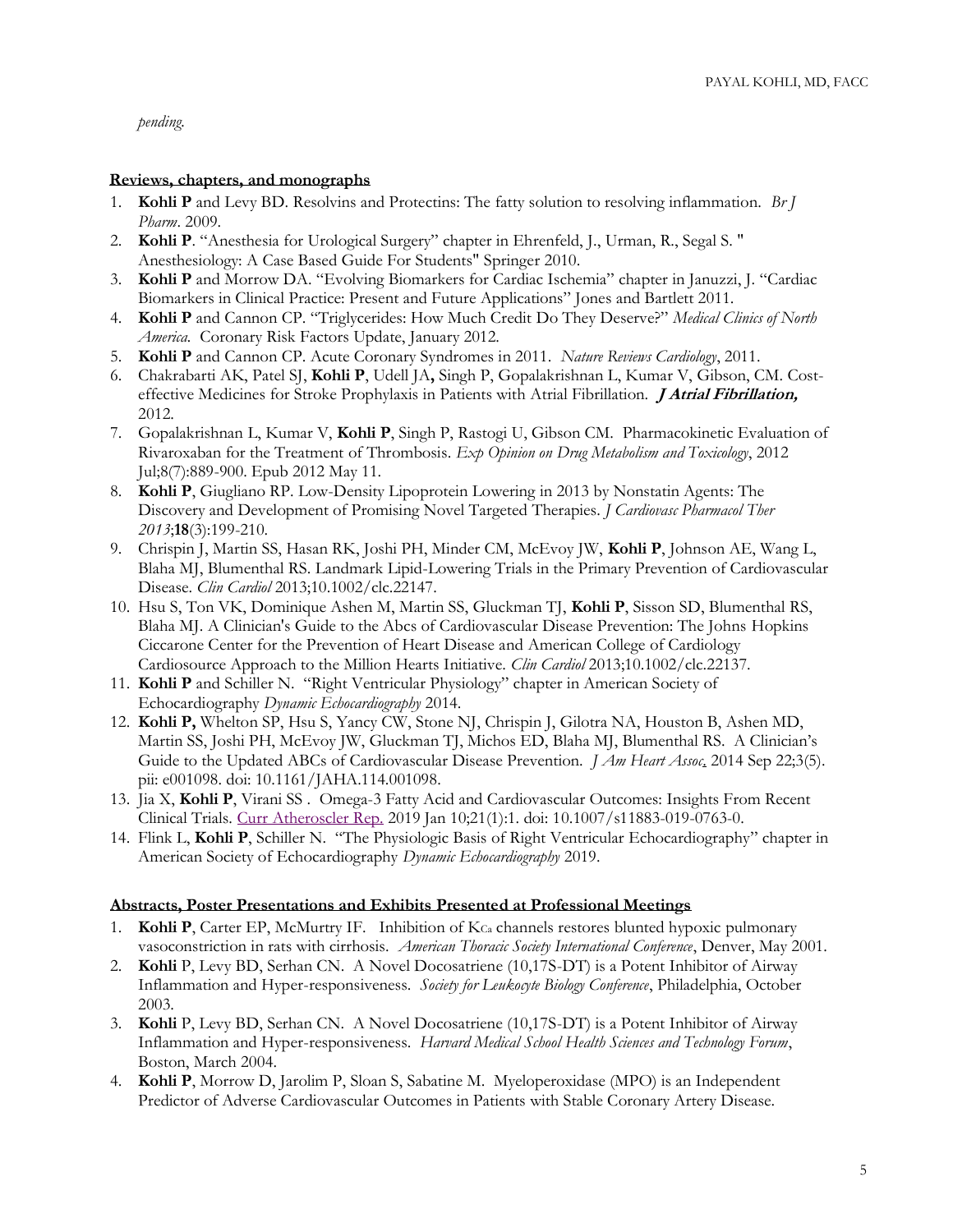*Circulation*. 2010;122:A13175.

- 5. **Kohli P**, Jadhav AP, Cho, TA. Occult Breast Cancer Manifests as Paraneoplastic Limbic Encephalitis and Stiff Person Syndrome. *American College of Physicians*, San Diego, April 2011.
- 6. Udell J, **Kohli P**, Li S, Wang TY, Antman EM, Wiviott SD. Clinical Trial Participation After Acute Coronary Syndrome and Associated Outcomes: Insight from the Action Registry – GWTG. *J Am Coll Cardiol*. 2012;59(13s1):E1806-E1806. doi:10.1016/S0735-1097(12)61807-5.
- 7. **Kohli P**, Morrow DA, Murphy SA, Cannon CP, Ridker PM, Braunwald E, Sabatine MS. Prognostic Value of Serial C-Reactive Protein Levels after an Acute Coronary Syndrome: An Analysis from PROVE-IT TIMI 22. *J Am Coll Cardiol*. 2012;59(13s1):E399-E399. doi:10.1016/S0735-1097(12)60400- 8.
- 8. **Kohli P**, Wallentin L, Reyes E, Horrow J, Husted S, Storey R, James SK, Cannon CP. Reduction in First and Recurrent Cardiovascular and Ischemic Events With Ticagrelor Compared With Clopidogrel in the PLATO Study. *J Am Coll Cardiol*. 2012;59(13s1):E504-E504. doi:10.1016/S0735-1097(12)60505- 1.
- 9. **Kohli P**, Udell JA, Murphy SA, Antman EA, Braunwald E, Wiviott SD. Discharge Aspirin Dose and Clinical Outcomes in Patients with ACS: An Analysis from the TRITON-TIMI 38 study. *J Am Coll Cardiol*. 2012;59(13s1):E342-E342. doi:10.1016/S0735-1097(12)60343-X.
- 10. **Kohli P**, Murphy SA, Cannon CP. Who Funds The Evidence in the ESC Guidelines: Government or Industry? Analysis of Class I Acute Coronary Syndrome Recommendations from 2011*.**Circ Cardiovasc Qual Outcomes*. 2012;5:A204.
- 11. **Kohli P**, Chakrabarti A, Bansilal S, Dangas G, Nienaber C, Prats J, Gibson CM. Reduction in Mortality from Thrombin Inhibition in CHF patients: Results from the PREMIER Hospital Database.*European Society of Cardiology,* Munich, Germany, 2012.
- 12. **Kohli P**, Murphy SA, Cannon CP. Who Funds the Evidence in the ESC Guidelines: Government or Industry? Analysis of the Class I Acute Coronary Syndrome Recommendations from 2011.*European Society of Cardiology,* Munich, Germany, 2012.
- 13. **Kohli P**, Steg PG, Crowley K, Murphy SA, Goto S, Bhatt DL. NSAID Use is Associated with An Increase in Adverse Cardiac Events: 4-year results from the REACH Registry.*European Society of Cardiology,* Munich, Germany, 2012. Awarded "Best Scientific Content and Highest Scoring Abstract" at ESC 2012.
- 14. **Kohli P**, Laine L, Kaur A, Curtis S, Cannon CP. Atrial Fibrillation/Flutter Associated with Rheumatoid Arthritis vs. Osteoarthritis and the use of Etoricoxib vs. Diclofenac: Results from the MEDAL Program. *Circulation (suppl.)* 2012;126: A19248.
- 15. **Kohli P**, Desai NR, Giugliano RP, Mohanavelu S, Hoffman EB, Liu T, Scott R, Wasserman SM, Sabatine MSS. Reduction in Lipoprotein (a) with the PCSK9 Inhibitor AMG145 in Hypercholesterolemic Patients on Background Statin: Results from the LAPLACE-TIMI 57 Trial. *Circulation (suppl.)* 2012; 126: A17630*.*
- 16. Desai NR, **Kohli P**, Giugliano RP, O'Donoghue M, Somaratne R, Hoffman EB, Huang F, Wasserman SM, Scott R, Sabatine MS. AMG 145, A Fully Human Monoclonal Antibody Against Proprotein Convertase Subtilisin Kexin type 9 (PCSK9), Facilitates Achievement of NCEP LDL-Cholesterol Goals in High-Risk Patients. *American Heart Association Scientific Sessions*, Los Angeles, CA, 2012.
- 17. Makadia SS, Blaha MJ, Keenan T, Ndumele C, Jones S, DeFilippis, A, Martin SS, **Kohli P**, Conceicao RD, Carvalho JA, Nasir K, Blumenthal RS, Santos R. Hepatic Steatosis Associated with Dyslipidemia Independent of Obesity, Metabolic Syndrome, Inflammation, & Physical Activity. *J Am Coll Cardiol*. 2013;61(10\_S):E1430. doi: 10.1016/S0735-1097(13)61430-8.
- 18. **Kohli P** and Ganz P. Stuck Between A Rock and A Hard Place: A Patient with Hypertrophic Cardiomyopathy and Cardiogenic Shock. *J Am Coll Cardiol*. 2014;63(12\_S):. doi:10.1016/S0735- 1097(14)60665-3**.**
- 19. **Kohli P**, Cohen B, Mishra R, Regan MC, Schiller NB. Illicit Drug And Diastolic Function: Data from the Mind Your Heart Study. *J Am Coll Cardiol*. 2014;63(12\_S):. doi:10.1016/S0735-1097(14)61081-0.
- 20. **Kohli P**, Waters DD, Arsenault BJ, Messig M, Laskey R, Kastelein J. New-Onset Diabetes and Cardiovascular Risk Reduction from Statin Therapy Differ in Pre-Diabetics and Non-Pre-Diabetics: A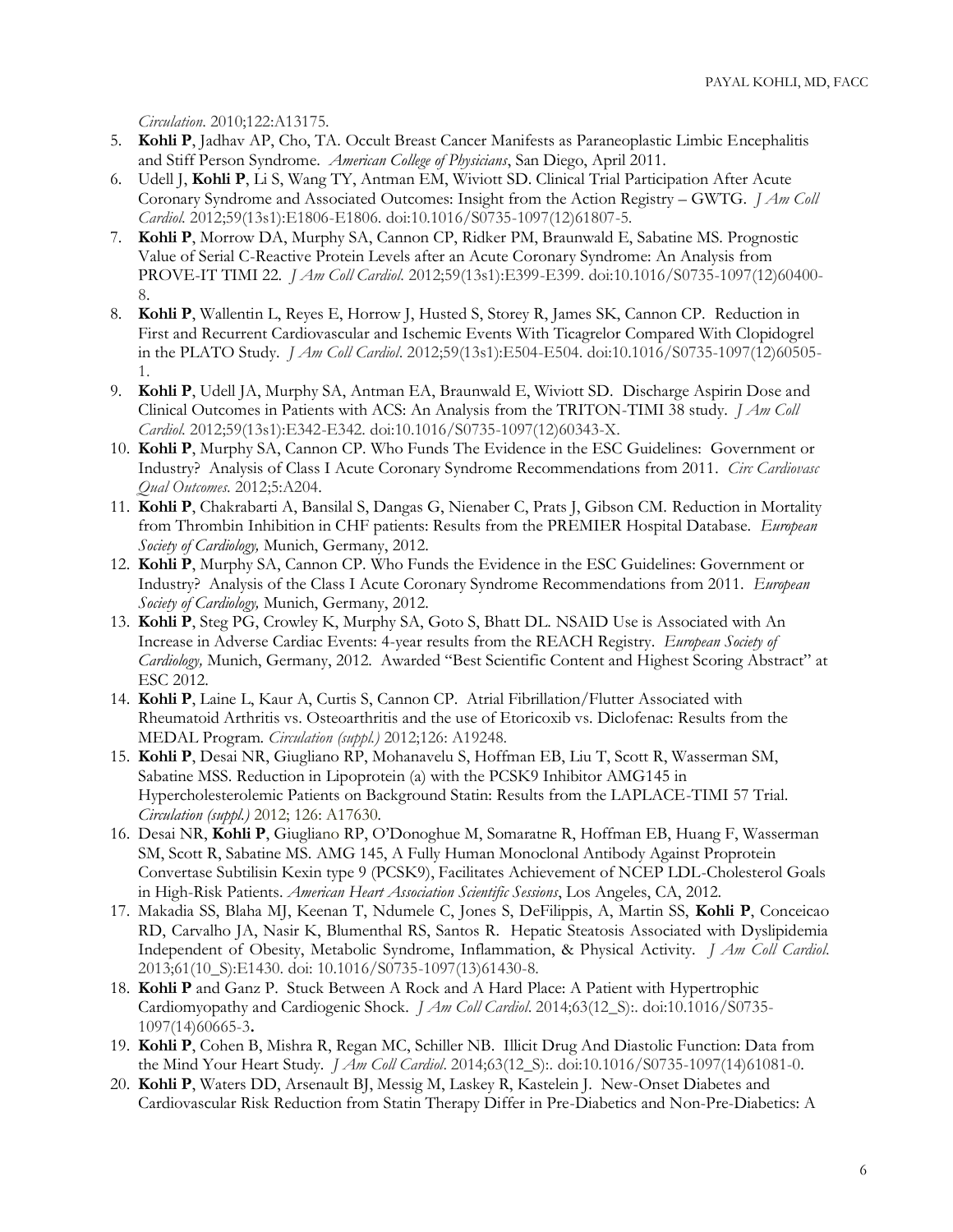TNT and IDEAL Substudy. *J Am Coll Cardiol*. 2014;63(12\_S):. doi:10.1016/S0735-1097(14)61284-5.

- 21. **Kohli P**, Messig MA, Laskey R, Arsenault B, Waters DD. Fasting blood glucose predicts cardiovascular risk in TNT and IDEAL. *European Society of Cardiology Scientific Sessions*, Barcelona, Spain, 2014.
- 22. **Kohli P**, Ganz P, Ma Y, Scherzer R, Deeks SG, Maka K, Wasserman S, Scott R, Hsue P. PCSK9 Inhibition is an Attractive Target for Treating Dyslipidemia in HIV+ Patients. *American Heart Association Scientific Sessions*, Chicago, IL, 2014.
- 23. **Kohli P**, Ganz P, Ma Y, Scherzer R, Deeks SG, Maka K, Grunfeld C, Wasserman S, Scott R, Hsue P. PCSK9 Inhibition is an Attractive Target for Treating Dyslipidemia in HIV+ Patients. *Conference on Retroviruses and Opportunistic Infections,* Seattle, WA, 2015.
- 24. **Kohli P**, Waters DD, Fayyad R, Laskey R, DeMicco D, Knowles JW, Reaven G. Incidence of New-Onset Diabetes on Statin Therapy Increases with Increasing Baseline Triglycerides: Data from TNT. *American College of Cardiology Scientific Sessions*, San Diego, CA, 2015.
- 25. **Kohli P**, Ganz P, Ma Y, Scherzer R, Deeks SG, Maka K, Grunfeld C, Wasserman S, Scott R, Hsue P. PCSK9 is Elevated in Patients with HIV and Hepatitis C. *American College of Cardiology Scientific Sessions*, San Diego, CA, 2015.
- 26. Arsenault BJ, **Kohli P**, Lambert G, DeMicco DA, Laskey R, Messig MM, Kastelein JJ, Waters D. Emerging cardiovascular disease biomarkers and incident diabetes risk in statin-treated patients with coronary artery disease*. International Atherosclerosis Society*, Amsterdam, Netherlands, 2015.
- 27. **Kohli P**, Knowles JW, Amarenco P, Fayyad R, Reaven GM, DeMicco DA, Arsenault B, Laskey R, Waters DD. TG/HDL Ratio Predicts Incident Diabetes and Cardiovascular Events in Prediabetics and Non-Prediabetics in TNT and SPARCL. *European Society of Cardiology Scientific Sessions*, London, United Kingdom, 2015.
- 28. **Kohli P,** Wang A, Wang P, Liu L, Weinstein A, Spertus J, Piccini J, Curtis J, Makary M, Gluckman T. Predictors of FFR Underutilization. American College of Cardiology World Congress, Chicago, IL, 2020.

#### **EDITORIAL ACTIVITIES**

#### **Editorial Board Membership:**

**Current Atherosclerosis Reports**, Section Editor, Women and Ischemic Heart Disease (2019-present) **American College of Cardiology ACC.org,** Prevention Section Associate Editorial Team Lead (2017-present) **American College of Cardiology ACCEL,** Assistant Editor (2017-present) **Journal of the American College of Cardiology Cardiovascular Imaging**, Assistant Editor (2013-2017) **Journal of the American College of Cardiology,** Section Editor, Media (2014-2015) **Consultant Live Continuing Medical Education**, Editorial Board (2013-present) **CardioSource World News/Cardiology**, Editorial Consultant and Columnist (2012-2014), (2017-present) **Clinical Cardiology**, Editorial Board (2012-present) **Medscape Consult Chief Editor**, Cardiology (2018-present) --- **Ad Hoc Peer Reviewer: American Journal of Cardiology,** Ad Hoc Reviewer (2011-present) **Journal of Thrombosis and Thrombolysis**, Ad Hoc Reviewer (2013-2015) **Annals of Internal Medicine**, Ad Hoc Reviewer (2011-12) **Critical Pathways in Cardiology**, Ad Hoc Reviewer (2011-2015) **Clinical Cardiology**, Ad Hoc Reviewer (2011-present) **Journal of Cardiovascular Pharmacology and Therapeutics**, Ad Hoc Reviewer (2011-present) **Reviews in Cardiovascular Medicine**, Ad Hoc Reviewer (2011-2015) **Public Library of Science**, Ad Hoc Reviewer (2011-2015) **Canadian Journal of Cardiology**, Ad Hoc Reviewer (2015-present), Awarded Recognized Reviewer (2015) **European Heart Journal,** Ad Hoc Reviewer (2018-present) **Journal of the American College of Cardiology Cardiovascular Imaging**, Reviewer (2018-present) **Current Atherosclerosis Reports** (2019-present)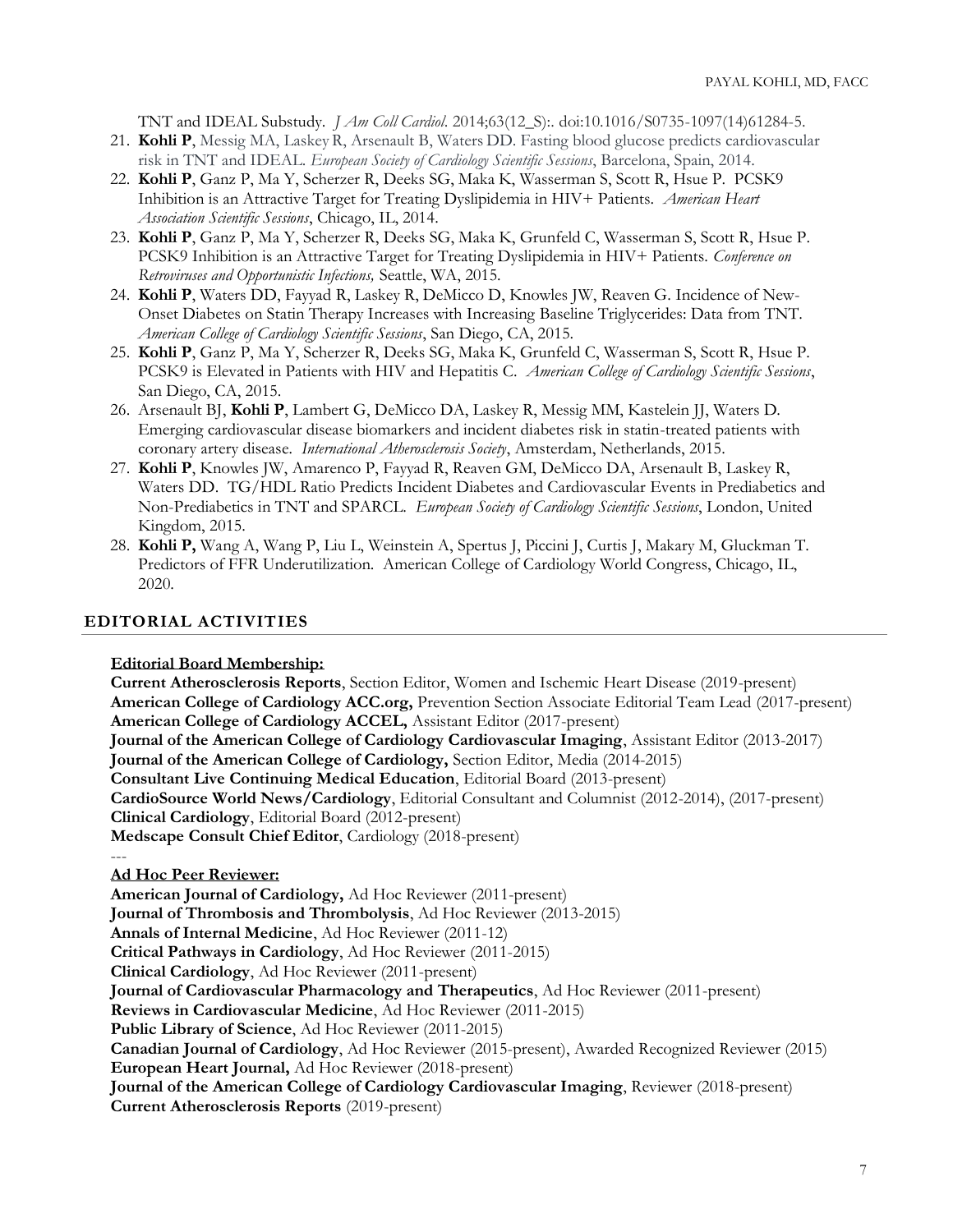#### **European Journal of Preventive Cardiology**, Ad Hoc Reviewer (2020-present) **American Journal of Cardiovascular Drugs** (2019-present)

#### IN THE PRESS

In addition to those listed below, there are  $\geq$ 270 On-Air appearances locally and nationally as well as radio and print journalism citations between 1/2020 and 4/2020. Available upon request.

- 1. **Kohli P.** Mile High Living, July 9. 2018. [http://x-default](http://x-default-stgec.uplynk.com/ausw/slices/3e5/0e3a3b3bc3ae4d6eac785fb8a26bdb6b/3e5dfd0e20ed4de9a94dd0adf61f2cfe/3e5dfd0e20ed4de9a94dd0adf61f2cfe_g.mp4)[stgec.uplynk.com/ausw/slices/3e5/0e3a3b3bc3ae4d6eac785fb8a26bdb6b/3e5dfd0e20ed4de9a94dd0adf61f2cfe](http://x-default-stgec.uplynk.com/ausw/slices/3e5/0e3a3b3bc3ae4d6eac785fb8a26bdb6b/3e5dfd0e20ed4de9a94dd0adf61f2cfe/3e5dfd0e20ed4de9a94dd0adf61f2cfe_g.mp4) [/3e5dfd0e20ed4de9a94dd0adf61f2cfe\\_g.mp4](http://x-default-stgec.uplynk.com/ausw/slices/3e5/0e3a3b3bc3ae4d6eac785fb8a26bdb6b/3e5dfd0e20ed4de9a94dd0adf61f2cfe/3e5dfd0e20ed4de9a94dd0adf61f2cfe_g.mp4)
- 2. **Kohli P.** Doctors Respond: ORBITA Study Finds Stents Don't Ease Angina. November 7, 2017. https://opmed.doximity.com/doctors-respond-orbita-study-finds-stents-dont-ease-angina-ed3c5dcd0edb.
- 3. Saklecha A. Doximity OpEd. This Female Physician Is Tackling Gender Norms in Cardiology: **Dr. Payal Kohli.** August 2, 2017.
	- [https://opmed.doximity.com/q-a-this-female-physician-is-tackling-gender-norms-in-cardiology-ada71485944a.](https://opmed.doximity.com/q-a-this-female-physician-is-tackling-gender-norms-in-cardiology-ada71485944a)
- 4. **Kohli P**. CardioSmart: What Motivates You To Stay Heart Healthy? June 9, 2017.
- 5. [https://www.youtube.com/watch?v=dUy9BKYCSSg.](https://www.youtube.com/watch?v=dUy9BKYCSSg)
- 6. McGuire R. CardioSource World News: NSAIDs Linked With Increased Risk in Stable CAD; Results from REACH Registry with **Dr. Payal Kohli**. [https://www.youtube.com/watch?v=PyRzbvEbxUc.](https://www.youtube.com/watch?v=PyRzbvEbxUc) October 9, 2012.
- 7. **Kohli P**. CardioSource World News: The Great Debate on Statins in Primary Prevention with Dr. Rita Redberg.

May 1, 2012.

- 8. **Kohli P**. ACC Scientific Sessions 2018 Featured Early Career Tweeter. Orlando, FL.
- 9. **Kohli P**. ACC Scientific Sessions 2019 Featured Early Career Tweeter. New Orleans, LA.

#### **AWARDS**

Cornell University Presidential Scholarship (1998)

Wellesley College Book Award (1998) Massachusetts Institute of Technology (MIT) Most Outstanding MedLink (1999) Golden Key National Honor Society National Dean's List (2000, 2001) Induction into National Society of Collegiate Scholars (2001) Massachusetts Institute of Technology (MIT) Most Outstanding Associate Advisor (2001) Massachusetts Institute of Technology (MIT) Most Outstanding Academic Record (2002) Massachusetts Institute of Technology (MIT) Walle Nauta Research Award (2002) Harvard Medical School Neil Ghiso Fellowship (2006) Harvard Medical School *Magna Cum Laude* (2007) Massachusetts General Hospital Beecher Research Scholarship (2008) European Society of Cardiology Congress Best Scientific Content and Highest Scored Abstract (2012) Best Fellow-in-Training Poster at American College of Cardiology Scientific Sessions (2013) American Heart Association Women In Cardiology Trainee Award for Excellence (2013) National Institutes of Health T32 Training Grant (2013) Lamond Endowed Fellow in Cardiovascular Disease, University of California San Francisco (2014-15) American College of Cardiology Bristol-Myers Squibb Award (2014) American Heart Association Samuel A. Levine Young Clinical Investigator Award (2014) National Institutes of Health (NIH) Loan Repayment Award (2014) American College of Cardiology Young Investigator Award (2015) Canadian Journal of Cardiology Recognized Reviewer (2015) Conference on Retroviruses and Opportunistic Infections (CROI) Young Investigator Award (2015) Doximity Fellowship (2015)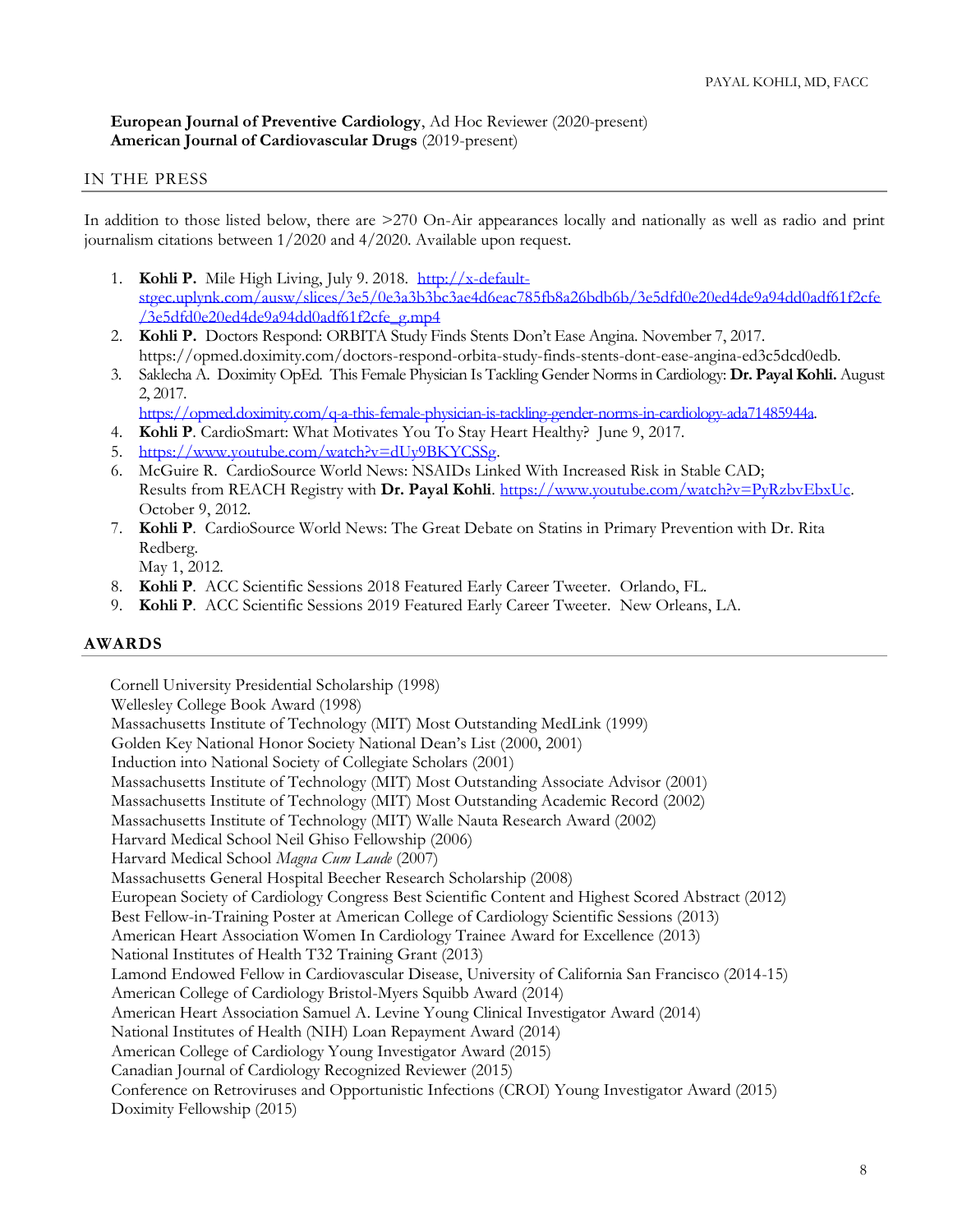Fellow of the American College of Cardiology (2016-present) Doximity Authors (2018-2019) RockStar of The Rockies (2018) American College of Cardiology Leadership Academy (2020-2022) Doximity "Doxie" Award for Excellence (2020)

#### **PROFESSIONAL MEMBERSHIPS**

American College of Cardiology American College of Cardiology, Women in Cardiology Council American College of Cardiology, Innovation Council American Heart Association American Society of Nuclear Cardiology American Society for Preventive Cardiology National Lipid Association

#### **PROFESSIONAL INTERESTS**

Cardiovascular disease prevention, women's cardiology, sports cardiology

#### **PERSONAL INTERESTS**

Enjoying the outdoors, traveling, photography

#### **REFERENCES**

**Peter Ganz**, **MD**. Chief of Cardiology and Director of the Center of Excellence in Vascular Research at the San Francisco General Hospital and Maurice Eliaser Distinguished Professor of Medicine at the University of California, San Francisco. [Peter.Ganz@ucsf.edu](mailto:Peter.Ganz@ucsf.edu)

**Anne Thorson, MD, MS.** Associate clinical professor of Medicine, Division of Cardiology at UCSF and associate director of the UCSF Center for Prevention of Heart and Vascular Disease. [Anne.Thorson@ucsf.edu](mailto:Anne.Thorson@ucsf.edu)

**Deepak Bhatt, MD, MPH.** Executive director of Interventional Cardiovascular Programs at Brigham and Women's Hospital (BWH) and professor of medicine at Harvard Medical School. [DBhatt@partners.org.](mailto:DBhatt@partners.org)

Invited Presentations, Committee Service, Teaching Activities and Additional Publications are listed in the supplementary CV.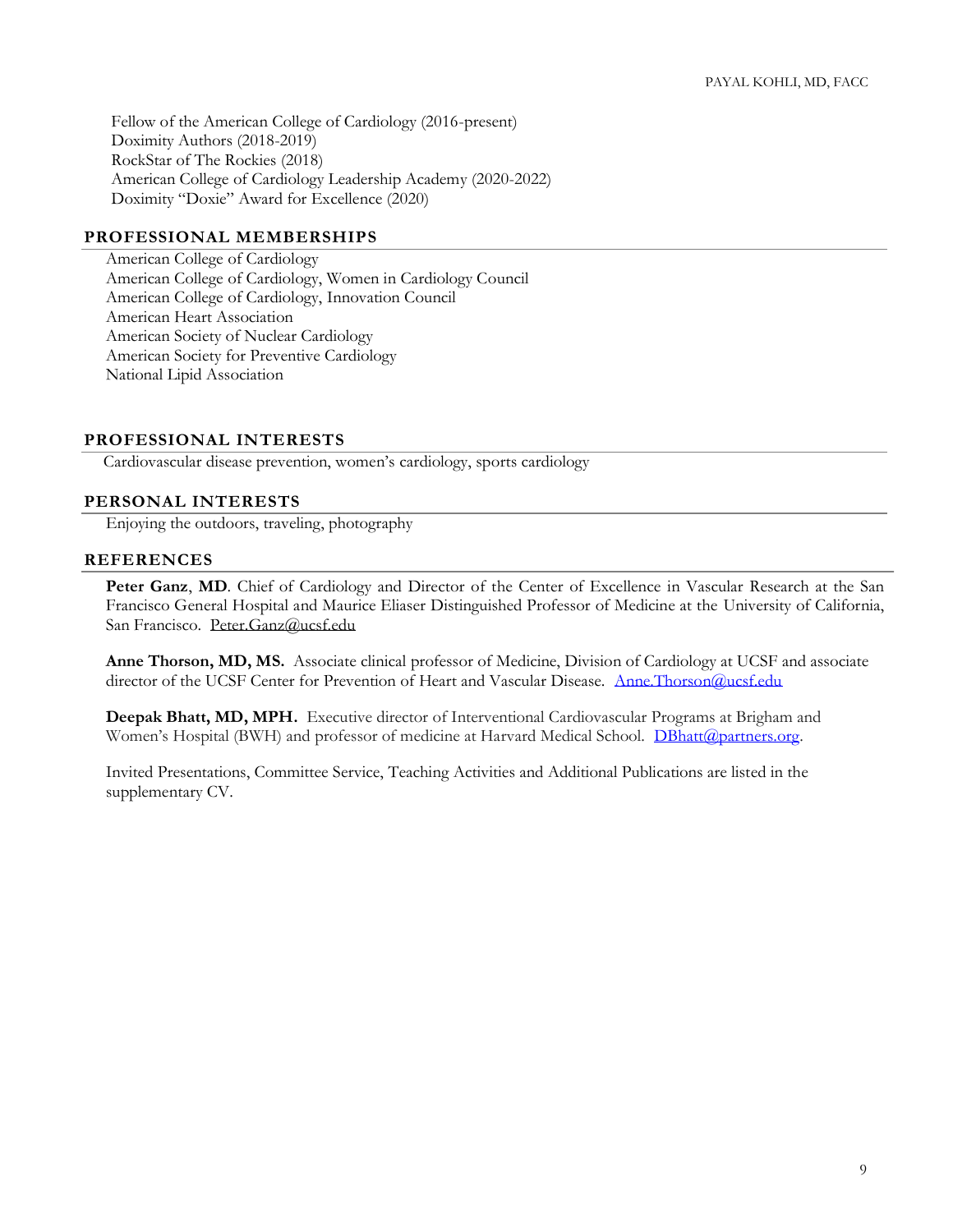# PAYAL KOHLI, MD, FACC

# SUPPLEMENTARY CURRICULUM VITAE

the control of the control of the control of the control of the control of the control of

## **INVITED PRESENTATIONS**

| Local<br>Harvard Medical School Combined MD/PhD Grand Rounds<br>"A 42-year old man with headache"                                                                                                                   | 2006 |
|---------------------------------------------------------------------------------------------------------------------------------------------------------------------------------------------------------------------|------|
| Brigham & Women's Hospital Heart Happenings Program:<br>A Symposium for Patients Who Have Survived Heart Attacks<br>Department of Cardiovascular Medicine Brigham & Women's Hospital<br>Boston, MA                  | 2011 |
| <b>South Shore Hospital Cardiology Grand Rounds</b><br>"Approach to The Patient with low HDL"<br>Weymouth, MA                                                                                                       | 2012 |
| University of California San Francisco Cardiovascular Division Grand Rounds<br>"The Role of PCSK9 in Cholesterol Homeostasis, Response to Statins and<br>Cardiovascular Risk in HIV+ Patients"<br>San Francisco, CA | 2014 |
| American Heart Association PULSE Charity Fundraising Event<br>"The ABCs of Cardiovascular Prevention" (lay audience)<br>San Francisco, CA                                                                           | 2015 |
| University of California San Francisco Primary Care Division Grand Rounds<br>"Heart Health in Women: 2015 Update"<br>San Francisco, CA                                                                              | 2015 |
| University of California San Francisco Echocardiography Grand Rounds<br>"Echo for Transcatheter Aortic Valve Replacement"<br>San Francisco, CA                                                                      | 2015 |
| University of California San Francisco Osher Mini Medical School for Lay Audience 2015<br>"Cholesterol: What Is It and When To Treat It"<br>San Francisco, CA                                                       |      |
| Kaiser Permanente Hospitalist Journal Club                                                                                                                                                                          | 2015 |
| Kaiser Permanente Hospitalist Journal Club                                                                                                                                                                          | 2016 |
| Optimal Duration of Anti-Platelet Therapy: Kaiser Permanente Primary Care Rounds 2017<br>Highlands Ranch, CO                                                                                                        |      |
| Ambulatory ECG Monitoring: Kaiser Permanente Primary Care Rounds<br>Parker, CO                                                                                                                                      | 2017 |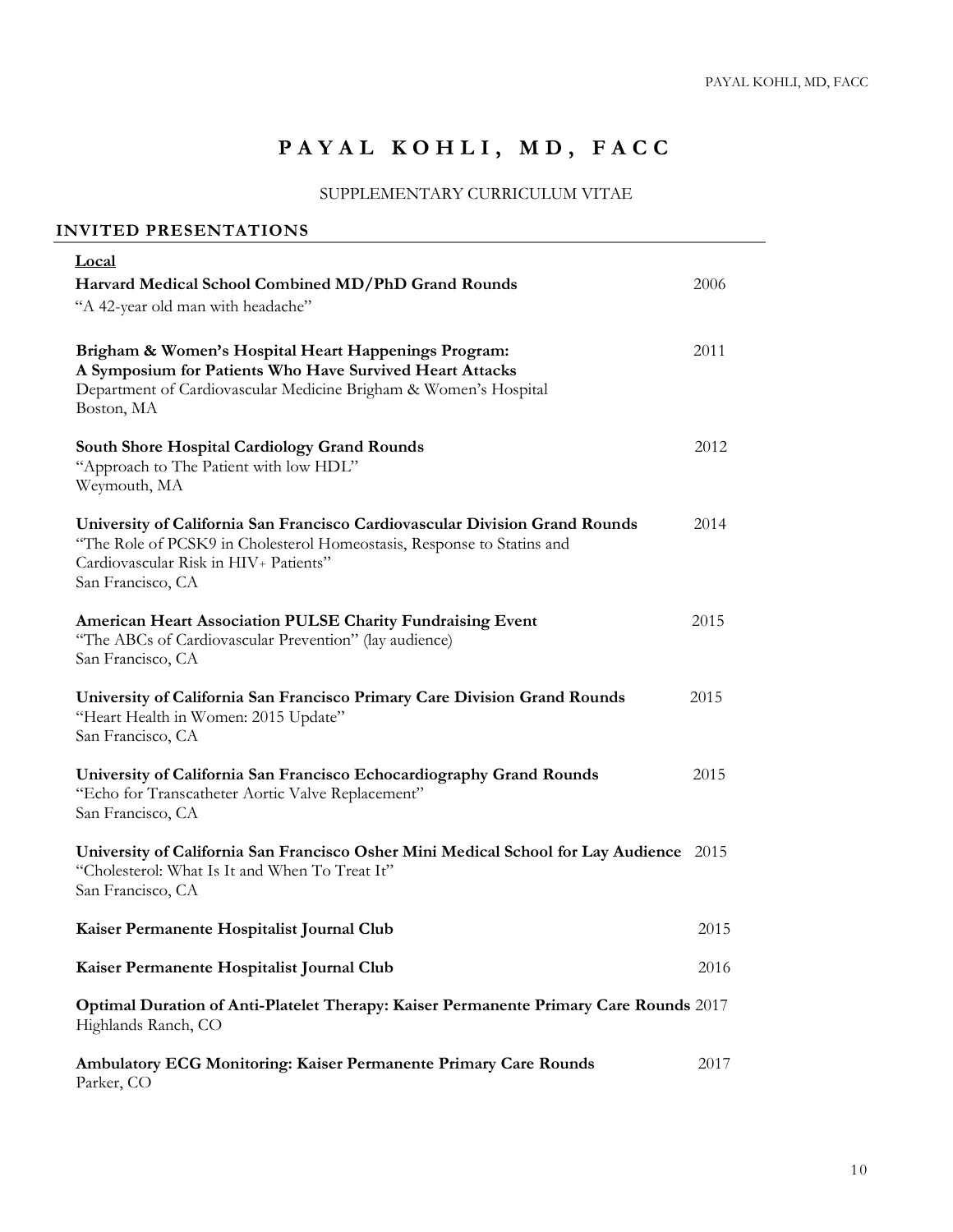PAYAL KOHLI, MD, FACC

| Kaiser Permanente Hospitalist Journal Club                                                                                                                                                                       | 2017 |
|------------------------------------------------------------------------------------------------------------------------------------------------------------------------------------------------------------------|------|
| Good Samaritan Hospital Grand Rounds<br>"Women's Heart Health: Bridging the Gender Gap"<br>Lafayette, Colorado                                                                                                   | 2018 |
| Good Samaritan Hospital Grand Rounds<br>"Hot Topics in Cardiology in 2019"<br>Lafayette, Colorado                                                                                                                | 2019 |
| Regional<br><b>REVEAL-TIMI 55 Investigator/Research Coordinator Meeting</b><br>"Atherosclerosis and LDL-lowering therapies"<br>Boston, MA                                                                        | 2012 |
| <b>REVEAL-TIMI 55 Investigator/Research Coordinator Meeting</b><br>"Atherosclerosis and LDL-lowering therapies"<br>Miami, FL                                                                                     | 2012 |
| Thrombolysis in Myocardial Infarction Scientific Symposium<br>"The Prognostic Utility of Serial C-Reactive Protein Levels after an Acute Coronary<br>Syndrome: An Analysis from PROVE-IT TIMI 22"<br>Chicago, IL | 2012 |
| <b>PLATO Steering Committee</b><br>"Reduction in First and Recurrent Cardiovascular and Ischemic Events with Ticagrelor<br>Compared with Clopidogrel in the PLATO Study"<br>Chicago, IL                          | 2012 |
| <b>Editors of the Heart Group Journals Board Meeting</b><br>(Editors-in-Chief of all premier cardiovascular journals)<br>"The Importance of Matching Language to Study Type"<br>Chicago, IL<br>Munich, Germany   | 2012 |
| "Watchman: A Viable Option for Stroke Risk Reduction in Nonvalvular<br>Atrial Fibrillation"<br>Denver, CO                                                                                                        | 2017 |
| <b>ACC Colorado Chapter CHF Summit 2018</b><br>"Pain and Pleasure: The Clinical Case of A New Mother"<br>Quiz the Cardiologists<br>Colorado Springs, CO                                                          | 2018 |
| <b>ACC Colorado Chapter CHF Summit 2019</b><br>"Guideline Updates from 2019"<br>"All You Need to Know About Maintaining Board Certification"<br>Colorado Springs, CO                                             | 2019 |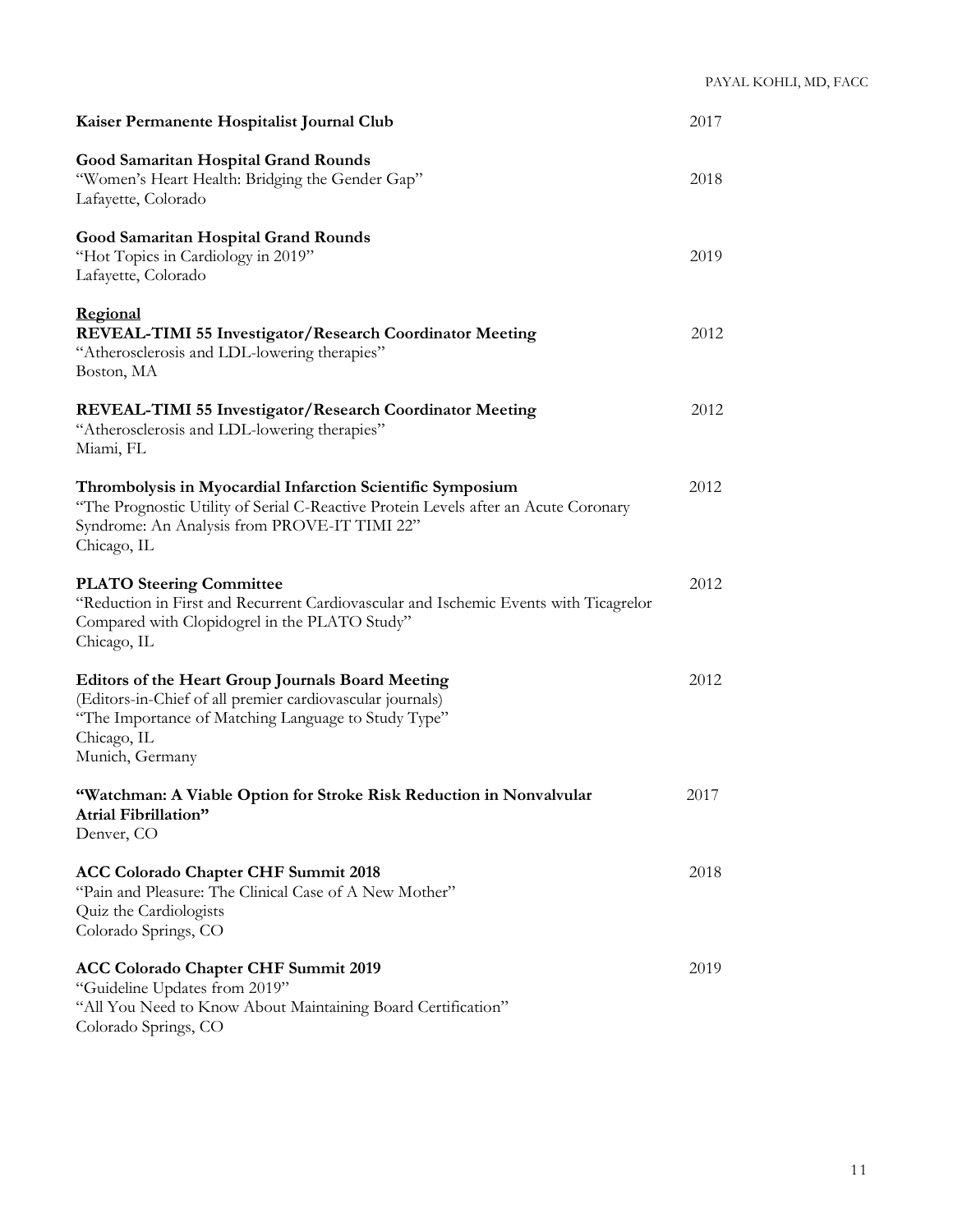| National/International                                                                                                                         |      |
|------------------------------------------------------------------------------------------------------------------------------------------------|------|
| LAPLACE-TIMI 57: A Randomized Control Trial of AMG 145<br>(PCSK9 inhibitor) in Hypercholesterolemic Subjects on a Background of                | 2012 |
| <b>Statin Therapy</b>                                                                                                                          |      |
| Full-day training session for national and international principal investigators to                                                            |      |
| train on the background, rationale and protocol design of LAPLACE-TIMI 57.                                                                     |      |
| TIMI Study Group, Boston, MA (sponsored by Amgen, Inc.)<br>Palmer House Hilton, Chicago, IL (sponsored by Amgen, Inc.)                         |      |
| Radisson Blu, Amsterdam, Netherlands (sponsored by Amgen, Inc.)                                                                                |      |
|                                                                                                                                                |      |
| Pfizer Atorvastatin Trials Advisory Board                                                                                                      | 2014 |
| <b>Statins and Risk of New-Onset Diabetes</b>                                                                                                  |      |
| New York, NY                                                                                                                                   |      |
| Amgen HIV Evolocumab Advisory Board                                                                                                            | 2014 |
| The Role of PCSK9 in Cholesterol Homeostasis in HIV+ Patients                                                                                  |      |
| Washington, DC                                                                                                                                 |      |
|                                                                                                                                                |      |
| Co-Chair, American College of Cardiology Women in Cardiology Session<br>"Crossing the Borders: Lessons from International Luminaries and Women | 2016 |
| Outside the Clinic"                                                                                                                            |      |
| <b>ACC Scientific Sessions 2016</b>                                                                                                            |      |
| Chicago, IL                                                                                                                                    |      |
|                                                                                                                                                |      |
| Boston Scientific Watchman Noninvasive Faculty Advisory Board<br>Minneapolis, MN                                                               | 2018 |
|                                                                                                                                                |      |
| <b>ACC Scientific Sessions 2019</b>                                                                                                            | 2019 |
| "Does My Patient Have Intermediate Risk or Indeterminate Risk?"                                                                                |      |
| New Orleans, LA                                                                                                                                |      |
| Best of ACC 2019: China                                                                                                                        | 2019 |
| Faculty                                                                                                                                        |      |
| Shanghai, Guangzhou, Foshan, China                                                                                                             |      |
|                                                                                                                                                |      |
| <b>Boston Scientific Faculty Leadership Program</b><br>Minneapolis, MN                                                                         | 2019 |
|                                                                                                                                                |      |
| <b>Watchman Education Program</b>                                                                                                              | 2019 |
| "An Imager's Perspective on Watchman Patient Selection"                                                                                        |      |
| Denver, CO                                                                                                                                     |      |
| <b>Esperion Lipid Lowering Advisory Board</b>                                                                                                  | 2019 |
| Salt Lake City, UT                                                                                                                             |      |
|                                                                                                                                                |      |
| <b>Watchman Education Program</b>                                                                                                              | 2019 |
| "AF Stroke Risk Reduction Strategies: Economic Considerations for the Payer,<br>the Provider and the Patient"                                  |      |
| New York, NY                                                                                                                                   |      |
|                                                                                                                                                |      |

Amgen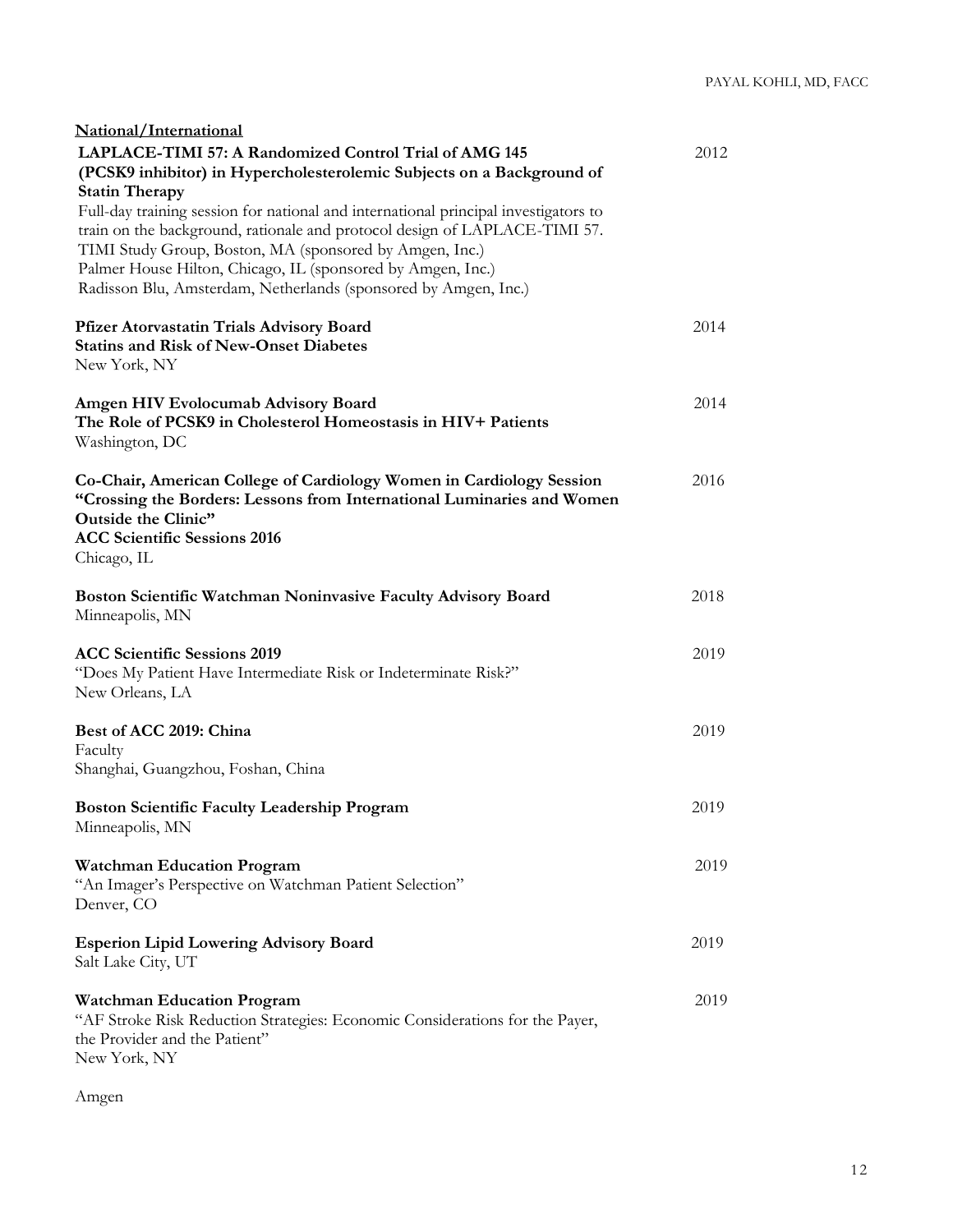### **COMMITTEE SERVICE**

| 2008-2009    |
|--------------|
| 2012-2014    |
| 2013-2015    |
| 2015-2016    |
| 2017-present |
| 2018-present |
| 2018-present |
| 2018-2019    |
| 2019-present |
| 2019-present |
| 2019-present |
|              |
|              |
| 2005-2007    |
| 2009-2011    |
| 2009-2011    |
| 2010-2011    |
| 2010-2011    |
| 2010-2011    |
| 2010-2011    |
| 2010-2012    |
| 2016-2017    |
| 2017-present |
| 2018-present |
| 2019-present |
| 2019-present |
| 2019-present |
|              |

#### **TEACHING ACTIVITIES**

#### **Mentoring of Trainees**

**Anubha Agarwal, B.S.,** Stanford University, candidate for M.D., Stanford University **Farnaz Azarbal, M.D.,** Cardiology Fellow, University of California San Francisco **Sameer Bhutani, candidate for B.S.,** University of San Francisco **Kara Yeung, B.S.**, Stanford University, **candidate for M.D.,** Harvard University **Colleen Campbell, NP**, candidate for Masters of Nursing, Kaiser Permanente Colorado

| <b>Teaching of Students in Courses</b>                           |                  |
|------------------------------------------------------------------|------------------|
| Harvard Medical School Molecular Biology and Genetics in         | August-Dec. 2003 |
| <b>Modern Medicine</b>                                           |                  |
| Teaching Assistant for 1st year medical and 2nd and 3rd year PhD |                  |
| students                                                         |                  |
| Harvard Medical School Musculoskeletal Pathophysiology           | January 2005     |
| Teaching Assistant for 1st year medical and 2nd and 3rd year PhD |                  |
| students                                                         |                  |
| Harvard Medical School Human Reproductive Biology                | August-Nov. 2005 |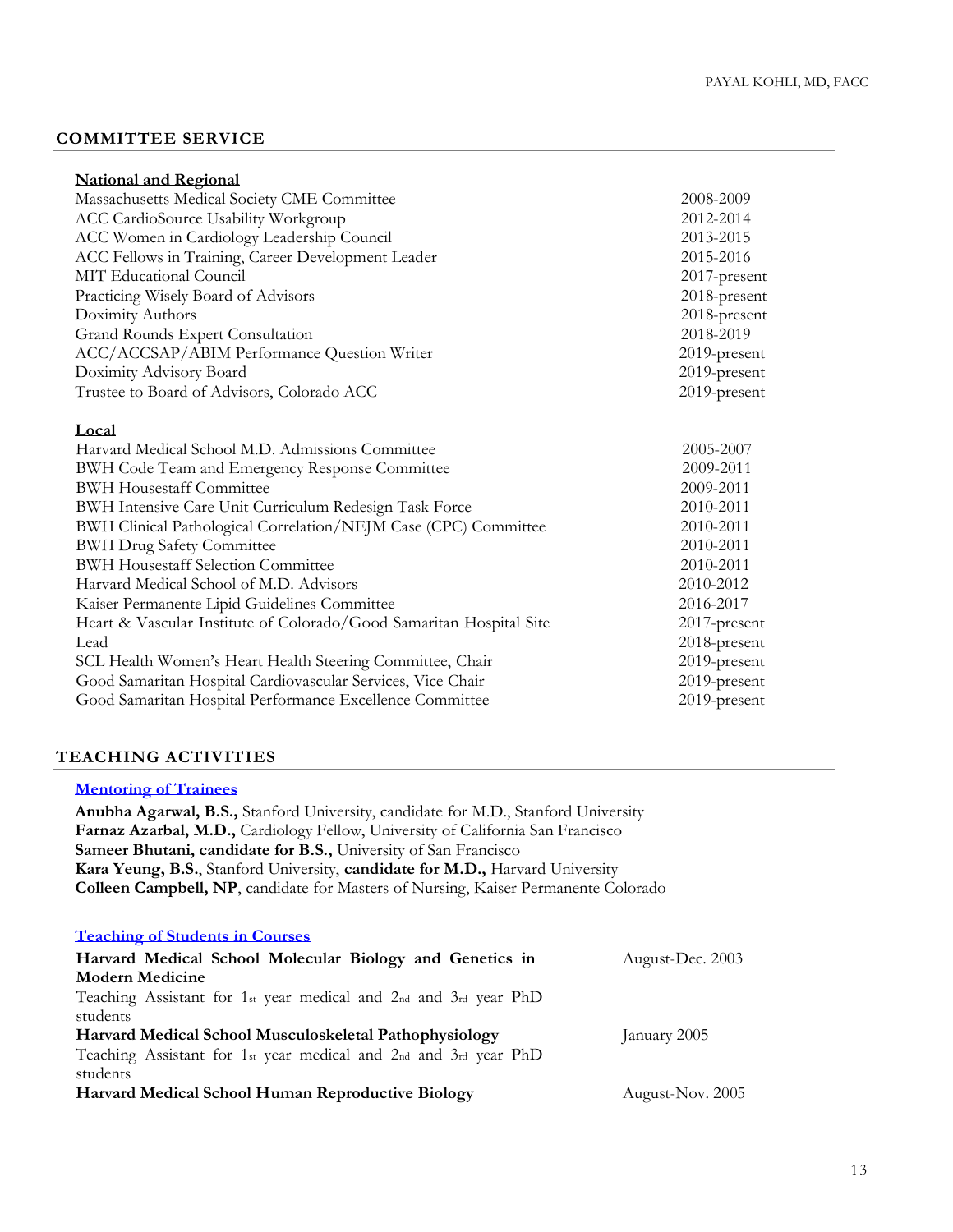| Teaching Assistant for 2nd year medical and 2nd and 3rd year PhD                                                                                                                                                |                   |  |  |
|-----------------------------------------------------------------------------------------------------------------------------------------------------------------------------------------------------------------|-------------------|--|--|
| students<br>Harvard Medical School Introduction to Clinical Medicine<br>Clinical Preceptor for 2nd year medical students                                                                                        | February-May 2010 |  |  |
| Formal Teaching of Residents, Clinical Fellows and Research Fellows (post-docs)                                                                                                                                 |                   |  |  |
| Airway Management for the Internist<br>1st, 2nd and 3rd year medicine residents                                                                                                                                 | 2009              |  |  |
| <b>Teaching Resident</b><br>1st, 2nd and 3rd year medicine residents                                                                                                                                            | 2010              |  |  |
| <b>Intravenous Conscious Sedation Certification Course</b><br>2nd and 3rd year medicine residents                                                                                                               | 2010-2011         |  |  |
| <b>Fundamental and Contemporary Topics in Cardiology</b><br>1st, 2nd and 3rd year medicine residents, 3rd and 4th year medical<br>student, and pharmacy students                                                | 2012-13           |  |  |
| Heart Health in Women: What You May be Missing<br>Primary care faculty, 1st, 2nd and 3rd year medicine residents, 3rd and<br>4th year medical student, and pharmacy students                                    | 2015              |  |  |
| <b>Clinical Supervisory and Training Responsibilities</b>                                                                                                                                                       |                   |  |  |
| <b>General Medical Service</b><br>Brigham & Women's Hospital<br>Supervising Resident for Sub-Interns                                                                                                            | 2009              |  |  |
| <b>General Medical Service</b><br>Brigham & Women's Hospital<br>Preceptoring 3rd year medical students, who are taking histories and<br>performing physical examinations.                                       | 2010              |  |  |
| <b>Cardiology Consultation Service</b><br>University of California, San Francisco<br>Preceptoring 4th year medical students, and 2nd year medical<br>residents rotating on the cardiology consultation service. | 2013              |  |  |
| <b>Laboratory and Other Research Supervisory and Training Responsibilities</b><br>Training of undergraduate students and research technicians<br>Brigham & Women's Hospital<br>Boston, Massachusetts            | 2004-2006         |  |  |

# **ADDITIONAL PUBLICATIONS**

## **Case Reports**

- 1. **Kohli P**. Mr. M: A case study of pulmonary pathology. Online publication from BIDMC Radiology department. http://eradiology.bidmc.harvard.edu/LearningLab/respiratory/Kohli.pdf" eradiology.bidmc. harvard. edu/ LearningLab/ respiratory/ Kohli. pdf, 2004.
- 2. **Kohli P**, Agarwal A, Goldschlager N. ECG Quiz. *J Electrocard.* 2014 Jan-Feb. [47 \(1\)](http://www.sciencedirect.com/science/journal/00220736/47/1):120–122.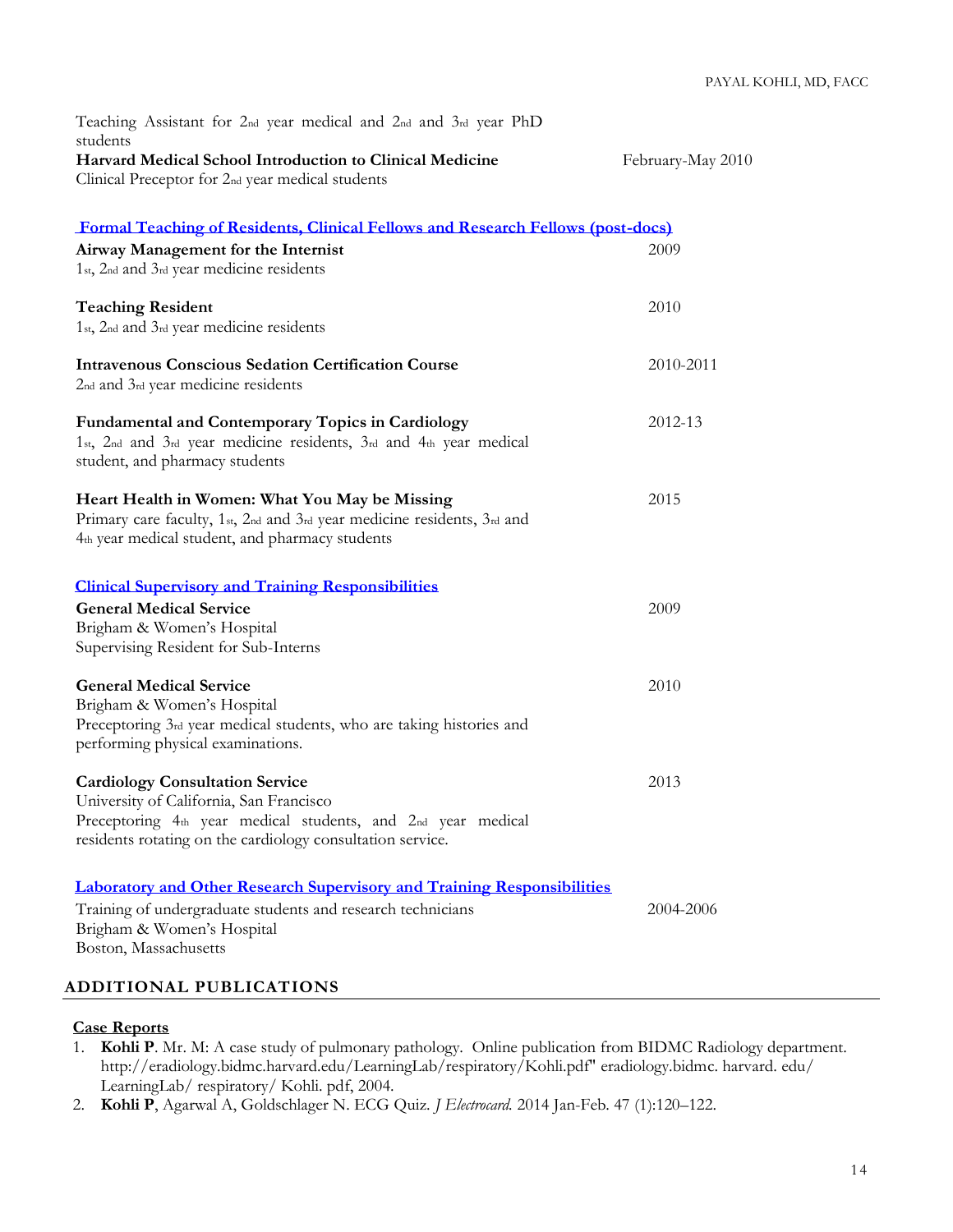# **Thesis**

**Kohli P**. The Pivotal Role of Lipid Mediators in Resolution of Inflammation: Frontiers for New Therapeutic Targets.

## **Textbook Contributions**

- 1. **Kohli P**. Medical student contributor to review text accompanying Abbas, Lichtman and Pober, *Cellular and Molecular Immunology*. 2005.
- 2. **Kohli P**. "Anesthesia for Urological Surgery" chapter in Ehrenfeld, J., Urman, R., Segal S. "Anesthesiology: A Case Based Guide For Students" Springer 2010.
- 3. **Kohli P** and Cannon CP. "Triglycerides: How Much Credit Do They Deserve?" *Medical Clinics of North America.* Coronary Risk Factors Update, January 2012**.**

## **Patient-Targeted Publications and Presentations**

1. **Kohli P**. Chest Pain: When to Worry? [http://health.yahoo.net/experts/heartsmartliving/when-chest-pain-really](http://health.yahoo.net/experts/heartsmartliving/when-chest-pain-really-heart-pain)[heart-pain.](http://health.yahoo.net/experts/heartsmartliving/when-chest-pain-really-heart-pain) Accessed April 23, 2013.

2. **Kohli P.** The ABCs of Cardiovascular Prevention. Your Healthy Heart Newsletter – UCSF Heart and Vascular Center Prevention Newsletter. March 2015.

3. **Kohli P.** Living a Healthy Life. Good Health Magazine. Summer 2018.

4. **Kohli P.** Let's Have A Heart-To-Heart and Talk Heart Health. SCL Health Blogs. [https://www.sclhealth.org/blog/2019/03/lets-have-a-heart-to-heart-and-talk-heart-health/.](https://www.sclhealth.org/blog/2019/03/lets-have-a-heart-to-heart-and-talk-heart-health/) Accessed March 19, 2019.

5. **Kohli P.** "Common Myths about Women's Heart Disease and Steps Towards Prevention" February 28, 2019

## **Online Peer-Reviewed Publications**

- 1. **Kohli P.** Guideline Education: Non-Pharmacologic Management of Hypertension. January 16, 2017. [http://edu.acc.org/diweb/catalog/item/id/2060564?\\_ga=2.60740525.1412441718.1542558834-](http://edu.acc.org/diweb/catalog/item/id/2060564?_ga=2.60740525.1412441718.1542558834-1373292999.1522853237) [1373292999.1522853237.](http://edu.acc.org/diweb/catalog/item/id/2060564?_ga=2.60740525.1412441718.1542558834-1373292999.1522853237) Accessed January 23, 2018.
- 2. Velagapudi P and **Kohli P**. Imaging for Ischemia in Women with Suspected Coronary Artery Disease. [http://edu.acc.org/diweb/catalog/item/id/2450956?\\_ga=2.60740525.1412441718.1542558834-](http://edu.acc.org/diweb/catalog/item/id/2450956?_ga=2.60740525.1412441718.1542558834-1373292999.1522853237) [1373292999.1522853237.](http://edu.acc.org/diweb/catalog/item/id/2450956?_ga=2.60740525.1412441718.1542558834-1373292999.1522853237) Accessed November 18, 2018.
- 3. Jia X, Miedema MD, Virani SS, **Kohli P**. Expert Analysis: Not All Fish Oils Created Equal: Insight From REDUCE-IT. [https://www.acc.org/latest-in-cardiology/articles/2018/11/14/13/59/not-all-fish-oils-are-created](https://www.acc.org/latest-in-cardiology/articles/2018/11/14/13/59/not-all-fish-oils-are-created-equal)[equal.](https://www.acc.org/latest-in-cardiology/articles/2018/11/14/13/59/not-all-fish-oils-are-created-equal) November 14, 2018.
- 4. Mehta LS, Saeed A, **Kohli P**. Cholesterol Management in Women: What Does the 2018 Guideline Tell Us? [https://www.acc.org/latest-in-cardiology/articles/2019/04/11/09/04/cholesterol-management-in-women.](https://www.acc.org/latest-in-cardiology/articles/2019/04/11/09/04/cholesterol-management-in-women) April 11, 2019.
- 5. Smith N, Virani SS, **Kohli P**, Blumenthal RS, Martin SS. Key Takeaways Comparing Lipid Guidelines Across the Pond: The Hot Off the Press 2019 ESC vs. 2018 ACC/AHA Guidelines. [https://www.acc.org/latest-in](https://www.acc.org/latest-in-cardiology/articles/2019/09/09/13/08/key-takeaways-comparing-lipid-guidelines-across-the-pond)[cardiology/articles/2019/09/09/13/08/key-takeaways-comparing-lipid-guidelines-across-the-pond.](https://www.acc.org/latest-in-cardiology/articles/2019/09/09/13/08/key-takeaways-comparing-lipid-guidelines-across-the-pond) September 9, 2019.

## **Online Non-Peer Reviewed Publications and Essays**

- 1. **Kohli P.** "The Tax Man Cometh" Fellows in Training Column, Cardiosource World News. March 2012.
- 2. **Kohli P**. "Mobile Technology and Learning on the Go" Fellows in Training Column, Cardiosource World News. April 2012.
- 3. **Kohli P**. "California or Bust" Fellows in Training Column, Cardiosource World News. May 2012.
- 4. **Kohli P**. "Degrees Degrees Everywhere" Fellows in Training Column, Cardiosource World News. June 2012.
- 5. **Kohli P**. "Disagreeing with Attendings" Fellows in Training Column, Cardiosource World News. July 2012.
- 6. **Kohli P**. "Stupid Consults" Fellows in Training Column, Cardiosource World News. August 2012.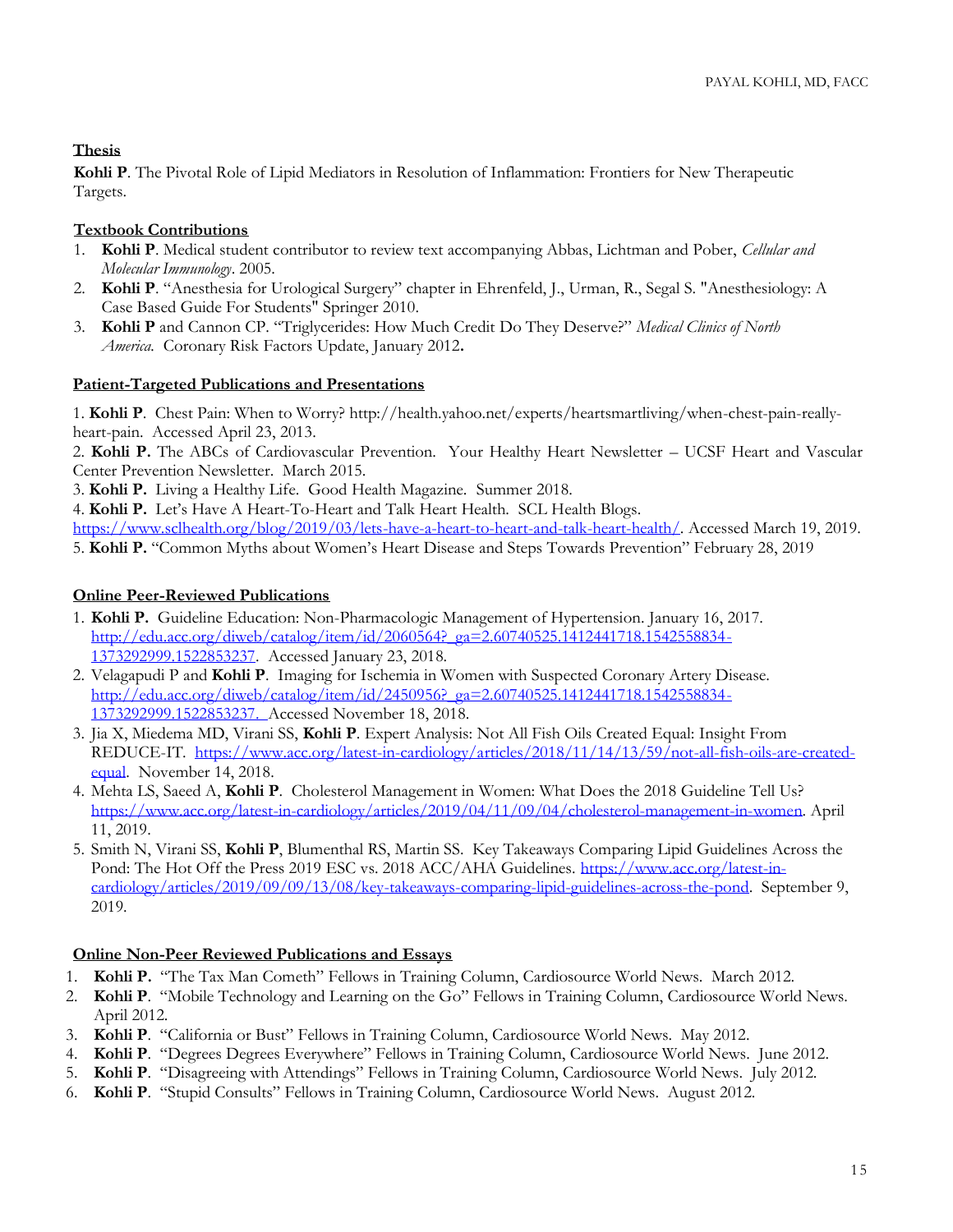- 7. **Kohli P**. "What's Your Number?" Fellows in Training Column, Cardiosource World News. September 2012.
- 8. **Kohli P**. "The Thrill of Academic Medicine" Fellows in Training Column, Cardiosource World News. October 2012.
- 9. **Kohli P**. "What Would You Be If Not a Doctor?" Fellows in Training Column, Cardiosource World News. November 2012.
- 10. **Kohli P**. "Practicing What We Preach: On Being a Good Doctor and a Good Patient?" Fellows in Training Column, Cardiosource World News. December 2012.
- 11. **Kohli P**. "Is Facebook the New Textbook?" Fellows in Training Column, Cardiosource World News. January 2013.
- 12. **Kohli P**. "Greetings from ACC.13's Host City!" Fellows in Training Column, Cardiosource World News. February 2013.
- 13. **Kohli P**. "Are We Doctors or Politicians?" Fellows in Training Column, Cardiosource World News. March 2013.
- 14. **Kohli P**. "The Role of The Physician In the Internet Age." Fellows in Training Column, Cardiosource World News. April 2013.
- 15. **Kohli P**. "Breaking Into The Boys Club?" Fellows in Training Column, Cardiosource World News. May 2013.
- 16. **Kohli P.** Has Medicine Become *TOO* Standardized? May 2013. http://www.cardioexchange.org/voices/hasmedicine-become-too-standardized/
- 17. **Kohli P.** Women in Cardiology. May 2013. <http://blog.cardiosource.org/post/Women-in-Cardiology.aspx>
- 18. **Kohli P**. "The Challenge of Global Cardiology?" Fellows in Training Column, Cardiosource World News. June 2013.
- 19. **Kohli P**. "The Medical Caste System?" Fellows in Training Column, Cardiosource World News. July 2013.
- 20. **Kohli P**. "A Plane Crashed at SFO!" July 10, 2013. [http://www.cardioexchange.org/voices/a-plane-just-crashed](http://www.cardioexchange.org/voices/a-plane-just-crashed-at-sfo/)[at-sfo/](http://www.cardioexchange.org/voices/a-plane-just-crashed-at-sfo/)
- 21. **Kohli P**. "Brain Drain from Medicine." Fellows in Training Column, Cardiosource World News. August 2013.
- 22. **Kohli P.** Women in Cardiology. August 2013. [http://blog.cardiosource.org/post/Women-in-Cardiology.aspx.](http://blog.cardiosource.org/post/Women-in-Cardiology.aspx)
- 23. **Kohli P** and Hira R. Leaving Behind the Baggage. [http://www.acc.org/membership/sections-and](http://www.acc.org/membership/sections-and-councils/fellows-in-training-section/fit-information-hub/career-development/2015/09/22/09/31/leaving-behind-the-baggage)[councils/fellows-in-training-section/fit-information-hub/career-development/2015/09/22/09/31/leaving-behind](http://www.acc.org/membership/sections-and-councils/fellows-in-training-section/fit-information-hub/career-development/2015/09/22/09/31/leaving-behind-the-baggage)[the-baggage.](http://www.acc.org/membership/sections-and-councils/fellows-in-training-section/fit-information-hub/career-development/2015/09/22/09/31/leaving-behind-the-baggage) September 22, 2015.
- 24. **Kohli P.** Conversations with Kohli: Patient Generated Data: A Physician's Friend or Foe? [https://www.acc.org/latest-in-cardiology/articles/2018/02/13/14/42/conversations-with-kohli-patient-generated](https://www.acc.org/latest-in-cardiology/articles/2018/02/13/14/42/conversations-with-kohli-patient-generated-health-data-a-physicians-friend-or-foe)[health-data-a-physicians-friend-or-foe.](https://www.acc.org/latest-in-cardiology/articles/2018/02/13/14/42/conversations-with-kohli-patient-generated-health-data-a-physicians-friend-or-foe) February 16, 2018.
- 25. **Kohli P.** Conversations with Kohli: Patient Generated Data: Are Physicians the Weakest List in Bringing A New Drug to Market? [http://www.acc.org/latest-in-cardiology/articles/2018/03/28/14/42/conversations-with-kohli](http://www.acc.org/latest-in-cardiology/articles/2018/03/28/14/42/conversations-with-kohli-are-physicians-the-weakest-link-in-bringing-a-new-drug-to-market)[are-physicians-the-weakest-link-in-bringing-a-new-drug-to-market.](http://www.acc.org/latest-in-cardiology/articles/2018/03/28/14/42/conversations-with-kohli-are-physicians-the-weakest-link-in-bringing-a-new-drug-to-market) March 30, 2018.
- 26. **Kohli P.** Conversations with Kohli: Patient Generated Data: Bursting Your Bubble! [http://www.acc.org/latest-in](http://www.acc.org/latest-in-cardiology/articles/2018/04/17/12/42/conversations-with-kohli-bursting-your-bubble)[cardiology/articles/2018/04/17/12/42/conversations-with-kohli-bursting-your-bubble](http://www.acc.org/latest-in-cardiology/articles/2018/04/17/12/42/conversations-with-kohli-bursting-your-bubble) . April 25, 2018.
- 27. **Kohli P**. Conversations with Kohli: Are Doctors Smarter than A Hamster? [https://www.acc.org/latest-in](https://www.acc.org/latest-in-cardiology/articles/2018/05/14/24/42/conversations-with-kohli-are-we-smarter-than-a-hamster)[cardiology/articles/2018/05/14/24/42/conversations-with-kohli-are-we-smarter-than-a-hamster.](https://www.acc.org/latest-in-cardiology/articles/2018/05/14/24/42/conversations-with-kohli-are-we-smarter-than-a-hamster) May 16. 2018.
- 28. **Kohli P.** Conversations with Kohli: Patient Generated Data: Bursting Your Bubble! Medical Education in 2018: Is this Progress? [https://www.acc.org/latest-in-cardiology/articles/2018/06/11/08/42/conversations-with-kohli](https://www.acc.org/latest-in-cardiology/articles/2018/06/11/08/42/conversations-with-kohli-medical-education-in-2018-is-this-progress)[medical-education-in-2018-is-this-progress.](https://www.acc.org/latest-in-cardiology/articles/2018/06/11/08/42/conversations-with-kohli-medical-education-in-2018-is-this-progress) June 14, 2018.
- 29. **Kohli P.** Conversations with Kohli: The Strange Case of Dr. Jekyll and Mr. Hyde. [https://www.acc.org/latest-in](https://www.acc.org/latest-in-cardiology/articles/2018/07/06/12/42/conversations-with-kohli-the-strange-case-of-dr-jekyll-and-mr-hyde)[cardiology/articles/2018/07/06/12/42/conversations-with-kohli-the-strange-case-of-dr-jekyll-and-mr-hyde.](https://www.acc.org/latest-in-cardiology/articles/2018/07/06/12/42/conversations-with-kohli-the-strange-case-of-dr-jekyll-and-mr-hyde) July 23, 2018.
- 30. **Kohli P**. Doximity Op-Med: "Patient Generated Data: Physician's Friend or Foe?" [https://opmed.doximity.com/patient-generated-health-data-a-physicians-friend-or-foe-](https://opmed.doximity.com/patient-generated-health-data-a-physicians-friend-or-foe-93080aa96591)[93080aa96591](https://opmed.doximity.com/patient-generated-health-data-a-physicians-friend-or-foe-93080aa96591)[https://www.doximity.com/doc\\_news/v2/entries/13298585.](https://www.doximity.com/doc_news/v2/entries/13298585) July 24 2018.
- 31. **Kohli P**. Doxmity Op-Med: "Are Physicians The Weakest Link in Bringing A New Drug to Market "[https://opmed.doximity.com/are-physicians-the-weakest-list-in-bringing-a-drug-into-practice-](https://opmed.doximity.com/are-physicians-the-weakest-list-in-bringing-a-drug-into-practice-5e02a8b49687)[5e02a8b49687](https://opmed.doximity.com/are-physicians-the-weakest-list-in-bringing-a-drug-into-practice-5e02a8b49687)[https://www.doximity.com/doc\\_news/v2/entries/13986344.](https://www.doximity.com/doc_news/v2/entries/13986344) September 11, 2018.
- 32. **Kohli P.** Conversations with Kohli: Are We Ever Really Out of Office? [https://www.acc.org/latest-in](https://www.acc.org/latest-in-cardiology/articles/2018/09/14/24/42/conversations-with-kohli-are-we-ever-really-out-of-office)[cardiology/articles/2018/09/14/24/42/conversations-with-kohli-are-we-ever-really-out-of-office.](https://www.acc.org/latest-in-cardiology/articles/2018/09/14/24/42/conversations-with-kohli-are-we-ever-really-out-of-office) September 20,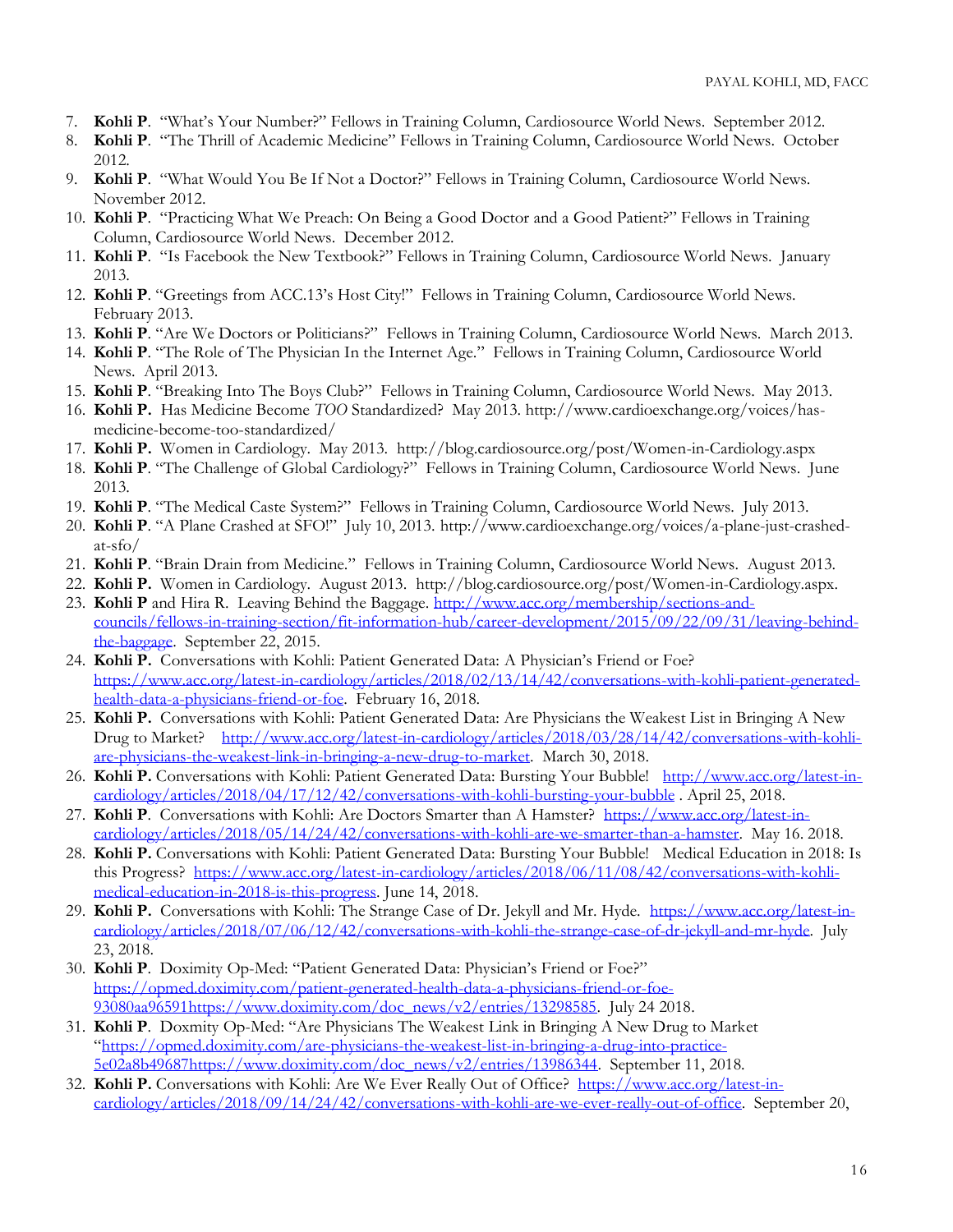2018.

- 33. **Kohli P**. Doximity Op-Med: "Is Medical Education Progressing or Regressing" [https://opmed.doximity.com/is](https://opmed.doximity.com/is-medical-education-progressing-or-regressing-2158972b817e)[medical-education-progressing-or-regressing-](https://opmed.doximity.com/is-medical-education-progressing-or-regressing-2158972b817e)
- [2158972b817e](https://opmed.doximity.com/is-medical-education-progressing-or-regressing-2158972b817e)[https://www.doximity.com/doc\\_news/v2/entries/14434899.](https://www.doximity.com/doc_news/v2/entries/14434899) October 10, 2018. 34. **Kohli P**. Doximity Op-Med: "Not to Burst Your Bubble".
- [https://www.doximity.com/doc\\_news/v2/entries/14826527.](https://www.doximity.com/doc_news/v2/entries/14826527) November 5, 2018. 35. **Kohli P**. Conversations with Kohli: Getting Off The Screen. [https://www.acc.org/latest-in-](https://www.acc.org/latest-in-cardiology/articles/2018/10/14/12/42/conversation-with-kohli-getting-off-the-screen)
- [cardiology/articles/2018/10/14/12/42/conversation-with-kohli-getting-off-the-screen.](https://www.acc.org/latest-in-cardiology/articles/2018/10/14/12/42/conversation-with-kohli-getting-off-the-screen) October 19, 2018. 36. **Kohli P**. Doximity Op-Med: Is A Doctor Ever Really 'Out of Office'?
- 37. **Kohli P**. Matters of the Heart: Engaging The Next Generation of Cardiologists. [https://www.acc.org/latest-in](https://www.acc.org/latest-in-cardiology/articles/2018/11/06/12/42/conversations-with-kohli-matters-of-the-heart-engaging-the-next-generation-of-cardiologists)[cardiology/articles/2018/11/06/12/42/conversations-with-kohli-matters-of-the-heart-engaging-the-next](https://www.acc.org/latest-in-cardiology/articles/2018/11/06/12/42/conversations-with-kohli-matters-of-the-heart-engaging-the-next-generation-of-cardiologists)[generation-of-cardiologists.](https://www.acc.org/latest-in-cardiology/articles/2018/11/06/12/42/conversations-with-kohli-matters-of-the-heart-engaging-the-next-generation-of-cardiologists) November 16, 2018.
- 38. [https://opmed.doximity.com/articles/is-a-doctor-ever-really-out-of-office.](https://opmed.doximity.com/articles/is-a-doctor-ever-really-out-of-office) December 17, 2018.
- 39. **Kohli P**. Doximity Op-Med: Forget 'Get Off The Couch' What About Screens? [https://opmed.doximity.com/articles/forget-get-off-the-couch-what-about-screens.](https://opmed.doximity.com/articles/forget-get-off-the-couch-what-about-screens) January 14, 2019.
- 40. **Kohli P**. Conversations with Kohli: What's Your "Muse"? [https://www.acc.org/latest-in](https://www.acc.org/latest-in-cardiology/articles/2019/01/07/12/42/conversations-with-kohli-whats-your-muse)[cardiology/articles/2019/01/07/12/42/conversations-with-kohli-whats-your-muse.](https://www.acc.org/latest-in-cardiology/articles/2019/01/07/12/42/conversations-with-kohli-whats-your-muse) January 18, 2019.
- 41. **Kohli P**. Conversations with Kohli: When The System Fails Us. [https://www.acc.org/latest-in](https://www.acc.org/latest-in-cardiology/articles/2019/05/07/12/42/conversations-with-kohli-when-the-system-fails-us)[cardiology/articles/2019/05/07/12/42/conversations-with-kohli-when-the-system-fails-us.](https://www.acc.org/latest-in-cardiology/articles/2019/05/07/12/42/conversations-with-kohli-when-the-system-fails-us) May 17, 2019.
- 42. **Kohli P**. Best of ACC in China: My Experience, My Perspectives. [https://www.acc.org/latest-in](https://www.acc.org/latest-in-cardiology/articles/2019/07/11/12/42/feature-best-of-acc-in-china-my-experience-my-perspectives)[cardiology/articles/2019/07/11/12/42/feature-best-of-acc-in-china-my-experience-my-perspectives.](https://www.acc.org/latest-in-cardiology/articles/2019/07/11/12/42/feature-best-of-acc-in-china-my-experience-my-perspectives) Feature, *Cardiology*, July 19, 2019.

#### **Proceedings of meetings or other non-peer reviewed research publications**

- 1. **Kohli P**. "New Horizons in Atrial Fibrillation." *Selected Reports from the American Heart Association Scientific Sessions.*  Orlando, Florida, November 2011. http:/[/www.cardiologyreport.com.](http://www.cardiologyreport.com/)
- 2. **Kohli P**. "American Heart Association Scientific Sessions 2011 Wrap-up", November 2011, Orlando, FL. [http://tv.clinicaltrialresults.org/play.php?submission\\_id=1066.](http://tv.clinicaltrialresults.org/play.php?submission_id=1066)
- 3. **Kohli P** and Cannon CP. "Statins and Safety: Essentials for the Primary Care Physician." <http://www.consultantlive.com/cardiovascular-diseases/content/article/10162/2024090>
- 4. **Kohli P** and Cannon CP. "The Basics About Women and Cardiovascular Disease: What Does The Primary Care Physician Need to Know?" [http://www.consultantlive.com/cardiovascular-diseases/content/article/10162/2042583.](http://www.consultantlive.com/cardiovascular-diseases/content/article/10162/2042583)
- 5. **Kohli P** and Cannon CP. "Preview of ACC.12 and ACC-i2 with TCT." [http://www.cardiosource.org/News-](http://www.cardiosource.org/News-Media/CardioSource-Video-News.aspx?vidid=yTzK83Rtv0uhYdSiS41mxA)[Media/CardioSource-Video-News.aspx?vidid=yTzK83Rtv0uhYdSiS41mxA.](http://www.cardiosource.org/News-Media/CardioSource-Video-News.aspx?vidid=yTzK83Rtv0uhYdSiS41mxA)
- 6. **Kohli P**. The Great Debate: Rita Redberg, MD. May 1, 2012. American College of Cardiology Scientific Sessions 2012. http://www.youtube.com/watch?v=ymDCWPQ0vWw&noredirect=1
- 7. **Kohli P** and Cannon CP. "Managing the Statin Intolerant Patient: Tips for the Primary Care Physician." [http://www.consultantlive.com/cardiovascular-diseases/content/article/10162/2104924.](http://www.consultantlive.com/cardiovascular-diseases/content/article/10162/2104924)
- 8. **Kohli P** and Antman EA. "Highlights from the American Heart Association Scientific Sessions 2012: Take-Home Messages for the Primary Care Physician" November 2012. [http://www.consultantlive.com/cardiovascular](http://www.consultantlive.com/cardiovascular-diseases/content/article/10162/2115295)[diseases/content/article/10162/2115295.](http://www.consultantlive.com/cardiovascular-diseases/content/article/10162/2115295)
- 9. **Kohli P**. Vascular Shark Tank. *Cardiology*. Coverage from ACC Scientific Sessions 2019.
- 10. **Kohli P**. Future Hub Keynote: Realizing the Potential of Technology. *Cardiology*. Coverage from ACC Scientific Sessions 2019.
- 11. **Kohli P**. The "Sweet Spot": Cardiovascular Risk Reduction in Diabetes. *Cardiology*, June 21, 2019. Coverage from ACC Scientific Sessions 2019. https://www.acc.org/latest-in-cardiology/articles/2019/06/02/12/42/cover-story-thesweet-spot-cardiovascular-risk-reduction-in-diabetes#.XRrJ2PQSjR8.twitter

#### **Professional educational materials or reports, online in print or other media**

1. **Kohli P** and Cannon CP. "Sugary Drinks and Coronary Heart Disease: What Does This Link Mean for Patient Care and Counseling?" March 2012. [http://www.consultantlive.com/cardiovascular-](http://www.consultantlive.com/cardiovascular-diseases/content/article/10162/2049122)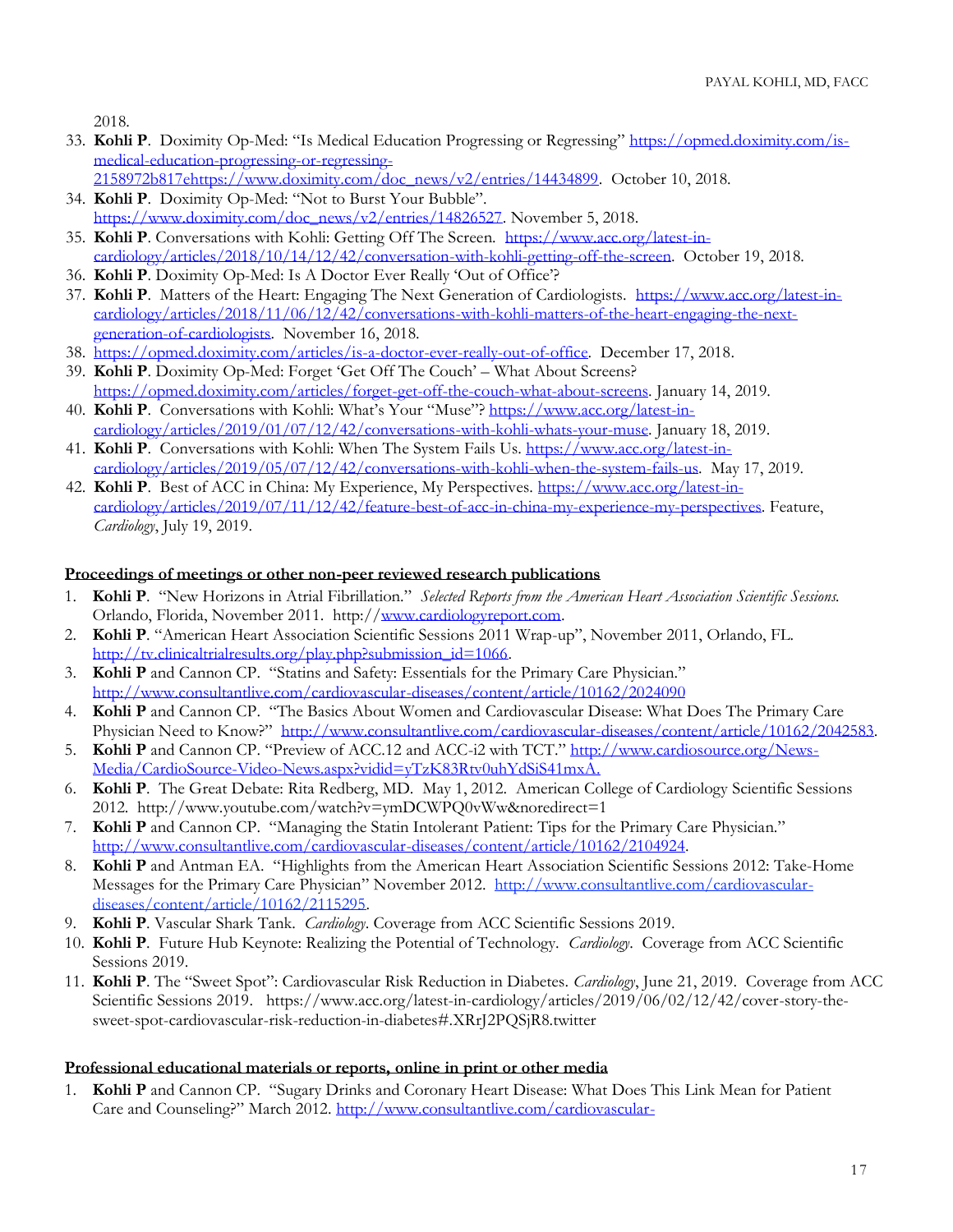[diseases/content/article/10162/2049122.](http://www.consultantlive.com/cardiovascular-diseases/content/article/10162/2049122)

- 2. **Kohli P** and Cannon CP. "Eating Red Meat Now Associated with Cardiovascular and Cancer Mortality", March 2012. [http://www.consultantlive.com/cardiovascular-diseases/content/article/10162/2056236.](http://www.consultantlive.com/cardiovascular-diseases/content/article/10162/2056236)
- 3. **Kohli P** and Cannon CP. "Novel LDL Lowering Agents: An Overview of PCSK9 as a Drug Target for Cholesterol Lowering" March 2012.

http://www.consultantlive.com/cardiovasculardiseases/content/article/10162/2054669?cid=intraarticle#.

- 4. **Kohli P**. "Statins in Primary Prevention: An Interview with Dr. Rita Redberg." March 2012. http://www.cardiosource.org.
- 5. **Kohli P** and Cannon CP. "Did Heart Disease Kill Whitney Houston?" April 2012. http://www.consultantlive.com/display/article/10162/2060676.
- 6. **Kohli P** and Cannon CP. "More Frequent Chocolate Consumption Linked to Lower BMI" April 2012. http://www.consultantlive.com/multimedia/content/article/10162/2065637
- 7. **Kohli P**, Bhatt DL and Cannon CP. "Bariatric Surgery Bests Medical Therapy Alone in Obese Patients with Diabetes" April 2012. http://www.consultantlive.com/diabetestype2/content/article/10162/2058428.
- 8. **Kohli P** and Cannon CP. "The New Oral Anti-Coagulants: Benefits, Risks and Patient Selection" May 2012. [http://www.consultantlive.com/cardiovasculardiseases/content/article/10162/2074901](http://www.consultantlive.com/cardiovascular-diseases/content/article/10162/2074901)
- 9. **Kohli P** and Cannon CP. "HDL Cholesterol: Why Higher Levels No Longer Equal Lower Risk" June 2012. [http://www.consultantlive.com/cardiovasculardiseases/content/article/10162/2085045?CID=rss.](http://www.consultantlive.com/cardiovasculardiseases/content/article/10162/2085045?CID=rss)
- 10. **Kohli P** and Cannon CP. "Antiplatelet Therapy With Aspirin: What Dose in Primary and Secondary Prevention?" June 2012. [http://www.consultantlive.com/cardiovascular-diseases/content/article/10162/2083637.](http://www.consultantlive.com/cardiovascular-diseases/content/article/10162/2083637)
- 11. **Kohli P** and Cannon CP. "Frequent Coffee Consumption Linked to Longevity: Caffeine Buzz" http://www.consultantlive.com/cardiovasculardiseases/content/article/10162/2080960
- 12. **Kohli P** and Cannon CP. "Azithromycin Increases the Risk of Cardiovascular Death" June 201[2.http://www.consultantlive.com/cardiovasculardiseases/content/article/10162/2086119?CID=rss.](http://www.consultantlive.com/cardiovasculardiseases/content/article/10162/2086119?CID=rss)
- 13. **Kohli P** and Cannon CP. "Statins Linked to Exertional Fatigue" June 2012. [http://www.consultantlive.com/cardiovascular-diseases/content/article/10162/2086608.](http://www.consultantlive.com/cardiovascular-diseases/content/article/10162/2086608)
- 14. **Kohli P** and Cannon CP. "Peri-procedural Anticoagulation: Novel Agents, New Rules" July 2012. [http://www.consultantlive.com/cardiovascular-diseases/content/article/10162/2088141.](http://www.consultantlive.com/cardiovascular-diseases/content/article/10162/2088141)
- 15. **Kohli P** and Cannon CP. "Systemic Inflammation and Use of Diet to Stem Disease" July 2012. http://www.consultantlive.com/cardiovascular-diseases/content/article/10162/2094112.
- 16. **Kohli P** and Bhatt DL. "Omega-3 Fatty Acid Therapy: What Comes Next?" August 2012. [http://www.consultantlive.com/cardiovascular-diseases/content/article/10162/2098081.](http://www.consultantlive.com/cardiovascular-diseases/content/article/10162/2098081)
- 17. **Kohli P** and Blumenthal R. "Cardiovascular Prevention Revisited." August 2012. [http://www.consultantlive.com/.](http://www.consultantlive.com/)
- 18. **Kohli P** and Yeghiazarians Y. "Myocardial Infarction: New Meaning Same Name" September 2012. [http://www.consultantlive.com/display/article/10162/2107934.](http://www.consultantlive.com/display/article/10162/2107934)
- 19. **Kohli P** and Bangalore S. "Who Needs Beta Blockers? Analysis Raises Questions" October 2012. http://www.consultantlive.com/cardiology-now/content/article/10162/2110382.
- 20. **Kohli P** and Giugliano RP. "PCSK9 inhibition: An Update and Future Horizons" November 2012. [http://www.consultantlive.com/cardiovascular-diseases/content/article/10162/2116748.](http://www.consultantlive.com/cardiovascular-diseases/content/article/10162/2116748)
- 21. **Kohli P** and Fang J. "[Uncertain Thienopyridine Bioavailability After Bare-Metal Stent Placement](http://www.cardioexchange.org/discussion/uncertain-thienopyridine-bioavailability-after-bare-metal-stent-placement/)." http://www.cardioexchange.org/discussion/uncertain-thienopyridine-bioavailability-after-bare-metal-stentplacement/. Posted Jan 14, 2013.
- 22. **Kohli P** and McGuire D. "Overview of DPP-4 inhibitors." January 2013. [http://www.consultantlive.com/cardiovascular-diseases/content/article/10162/2129971.](http://www.consultantlive.com/cardiovascular-diseases/content/article/10162/2129971)
- 23. **Kohli P**. "Yoga Calms More Than Just the Mind." February 2013 [http://www.consultantlive.com/cardiovascular](http://www.consultantlive.com/cardiovascular-diseases/content/article/10162/2127980)[diseases/content/article/10162/2127980.](http://www.consultantlive.com/cardiovascular-diseases/content/article/10162/2127980)
- 24. **Kohli P**. "Beta-Blockers in Heart Failure Patients with Atrial Fibrillation: Do They Really Save Lives?" March 2013. [http://www.consultantlive.com/atrial-fibrillation/content/article/10162/2132718.](http://www.consultantlive.com/atrial-fibrillation/content/article/10162/2132718)
- 25. **Kohli P** and Blaha M. "The Mediterranean Diet in Primary Cardiovascular Prevention." March 2013. <http://www.consultantlive.com/cardiology-now/content/article/10162/2133620>
- 26. **Kohli P** and Bairey Merz C. "Women and Heart Disease: Incidence, Prevalence, Progress, and The Future." April 2013. [http://www.consultantlive.com/cardiology-now/content/article/10162/2136158.](http://www.consultantlive.com/cardiology-now/content/article/10162/2136158)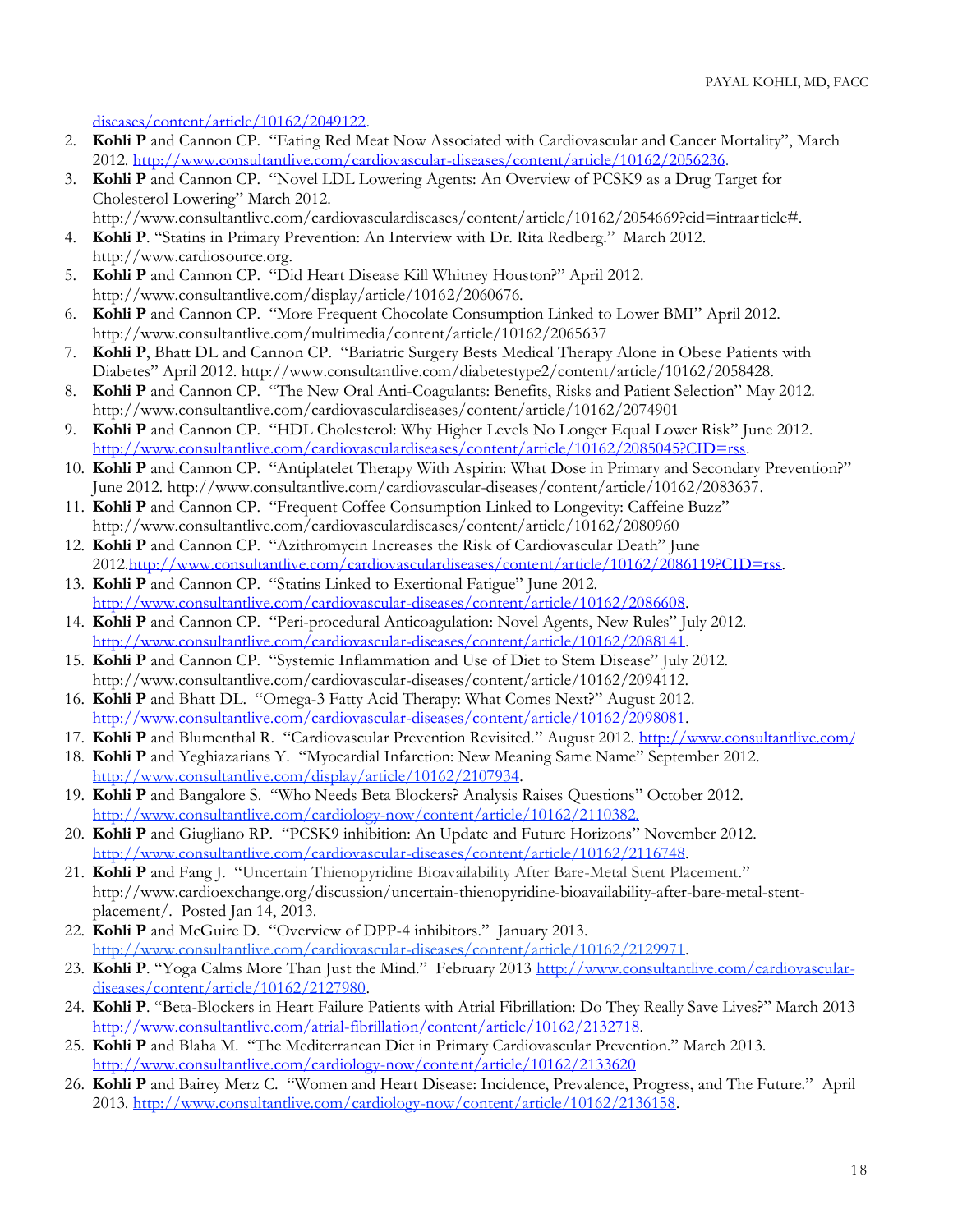- 27. **Kohli P.** When Anticoagulation Isn't an Option: What To Do? April 2013. [http://www.consultantlive.com/cardiovascular-diseases/content/article/10162/2136501.](http://www.consultantlive.com/cardiovascular-diseases/content/article/10162/2136501)
- 28. **Kohli P.** "Interruption of Rivaroxaban vs. Warfarin for AF: A Comparison of Risk." April 2013. [http://www.consultantlive.com/cardiovascular-diseases/content/article/10162/2136495.](http://www.consultantlive.com/cardiovascular-diseases/content/article/10162/2136495)
- 29. **Kohli P**. When the CHADS2 Score=1: Will Aspirin Do or Is Warfarin Indicated? May 2013. [http://www.consultantlive.com/atrial-fibrillation/content/article/10162/2142685.](http://www.consultantlive.com/atrial-fibrillation/content/article/10162/2142685)
- 30. **Kohli P.** Eplerenone Reduces Atrial Fibrillation Incidence in Heart Failure Patients. May 2013. [http://www.consultantlive.com/cardiovascular-diseases/content/article/10162/2142649.](http://www.consultantlive.com/cardiovascular-diseases/content/article/10162/2142649)
- 31. **Kohli P.** Periprocedural Dabigatran: Risk for Increased Bleeding, Thromboembolism. June 2013. http://www.consultantlive.com/cardiovascular-diseases/content/article/10162/2146256
- 32. **Kohli P.** Bleeding Risk in AF: Tools for Clinical Assessment. June 2013. [http://www.consultantlive.com/cardiovascular-diseases/content/article/10162/2146404.](http://www.consultantlive.com/cardiovascular-diseases/content/article/10162/2146404)
- 33. **Kohli P**. Atherosclerosis: TMAO and Evidence for the "Infectious" Hypothesis. [http://www.consultantlive.com/cardiovascular-diseases/content/article/10162/2147787.](http://www.consultantlive.com/cardiovascular-diseases/content/article/10162/2147787) June 2013.
- 34. **Kohli P**. Apixaban: Effective in Acute VTE; Lower Risk of Major Bleeding. [http://www.consultantlive.com/cardiovascular-diseases/content/article/10162/2150824.](http://www.consultantlive.com/cardiovascular-diseases/content/article/10162/2150824) July 2013.
- 35. **Kohli P.** PTSD and Heart Disease: New Data Help Clarify the Connection. [http://www.consultantlive.com/cardiovascular-diseases/content/article/10162/2151544.](http://www.consultantlive.com/cardiovascular-diseases/content/article/10162/2151544) July 2013.
- 36. **Kohli P.** Low-Risk Lifestyle Protects Against Coronary Events, All-Cause Mortality. [http://www.consultantlive.com/cardiovascular-diseases/content/article/10162/2150862.](http://www.consultantlive.com/cardiovascular-diseases/content/article/10162/2150862) July 2013.
- 37. **Kohli P.** Oral Anticoagulation and Concomitant Use of Aspirin: Analysis of the ORBIT-AF Registry. [http://www.consultantlive.com/cardiovascular-diseases/content/article/10162/2153925.](http://www.consultantlive.com/cardiovascular-diseases/content/article/10162/2153925) August 2013.
- 38. **Kohli P.** President Bush's Stress Test—and Stent: Guideline-Directed Care? [http://www.consultantlive.com/cardiovascular-diseases/content/article/10162/2153947.](http://www.consultantlive.com/cardiovascular-diseases/content/article/10162/2153947) August 2013.
- 39. **Kohli P.** Artificial Sweeteners--Are They Better Than Sugar? http://www.consultantlive.com/cardiovasculardiseases/content/article/10162/2154010. August 2013.
- 40. **Kohli P.** Novel Oral Anticoagulants and Food Intake: Does It Matter? http://www.consultantlive.com/cardiovascular-diseases/content/article/10162/2154614. August 2013.
- 41. **Kohli P.** Atrial Fibrillation: Patient Visit Checklist. http://www.consultantlive.com/cardiovasculardiseases/content/article/10162/2155064. August 2013.
- 42. **Kohli P.** Dabigatran May Pose Excess Risk in Patients With Mechanical Valves. http://www.consultantlive.com/cardiovascular-diseases/content/article/10162/2157516. September 2013.
- 43. **Kohli P.** Influenza and Ischemic Heart Disease: Does Vaccination for One Help Prevent the Other? [http://www.consultantlive.com/cardiovascular-diseases/content/article/10162/2157531.](http://www.consultantlive.com/cardiovascular-diseases/content/article/10162/2157531) September 2013.
- 44. **Kohli P.** Is Screening for Asymptomatic Atrial Fibrillation Indicated? http://www.consultantlive.com/cardiovascular-diseases/content/article/10162/2157813. September 2013.
- 45. **Kohli P.** Statins Beneficial for Primary Prevention in the Elderly. [http://www.consultantlive.com/cardiovascular](http://www.consultantlive.com/cardiovascular-diseases/content/article/10162/2157536)[diseases/content/article/10162/2157536.](http://www.consultantlive.com/cardiovascular-diseases/content/article/10162/2157536) September 2013.
- 46. **Kohli P**. Ablation Therapy for Atrial Fibrillation: A Role for MRI in Predicting Success? [http://www.consultantlive.com/cardiovascular-diseases/content/article/10162/2157661.](http://www.consultantlive.com/cardiovascular-diseases/content/article/10162/2157661) September 2013.
- 47. **Kohli P** and Mikus C. Statins Plus Exercise: New Study Questions the Combination. [http://www.consultantlive.com/cardiology-now/content/article/10162/2146579.](http://www.consultantlive.com/cardiology-now/content/article/10162/2146579) June 2013.
- 48. **Kohli P.** Novel Anticoagulants: Evidence-Based Patient Selection. July 2013. <http://www.consultantlive.com/display/article/10162/2149371?pageNumber=1>
- 49. **Kohli P.** From Rivaroxaban to Warfarin: How to Switch Safely. July 2013. [http://www.consultantlive.com/cardiovascular-diseases/content/article/10162/2149675.](http://www.consultantlive.com/cardiovascular-diseases/content/article/10162/2149675)
- 50. **Kohli P.** Novel Anticoagulants: Dosing Errors and Solutions. July 2013. [http://www.consultantlive.com/cardiovascular-diseases/content/article/10162/2149680.](http://www.consultantlive.com/cardiovascular-diseases/content/article/10162/2149680)
- 51. **Kohli P.** Can Prescribing a Cigarette Help Smokers Quit? October 2013. [http://www.consultantlive.com/cardiovascular-diseases/content/article/10162/2160848.](http://www.consultantlive.com/cardiovascular-diseases/content/article/10162/2160848)
- 52. **Kohli P.** The VitDISH Study: Vit D Supplementation Does Not Improve Isolated Systolic Hypertension in Older Patients. October 2013. [http://www.consultantlive.com/cardiovascular-diseases/content/article/10162/2160853.](http://www.consultantlive.com/cardiovascular-diseases/content/article/10162/2160853)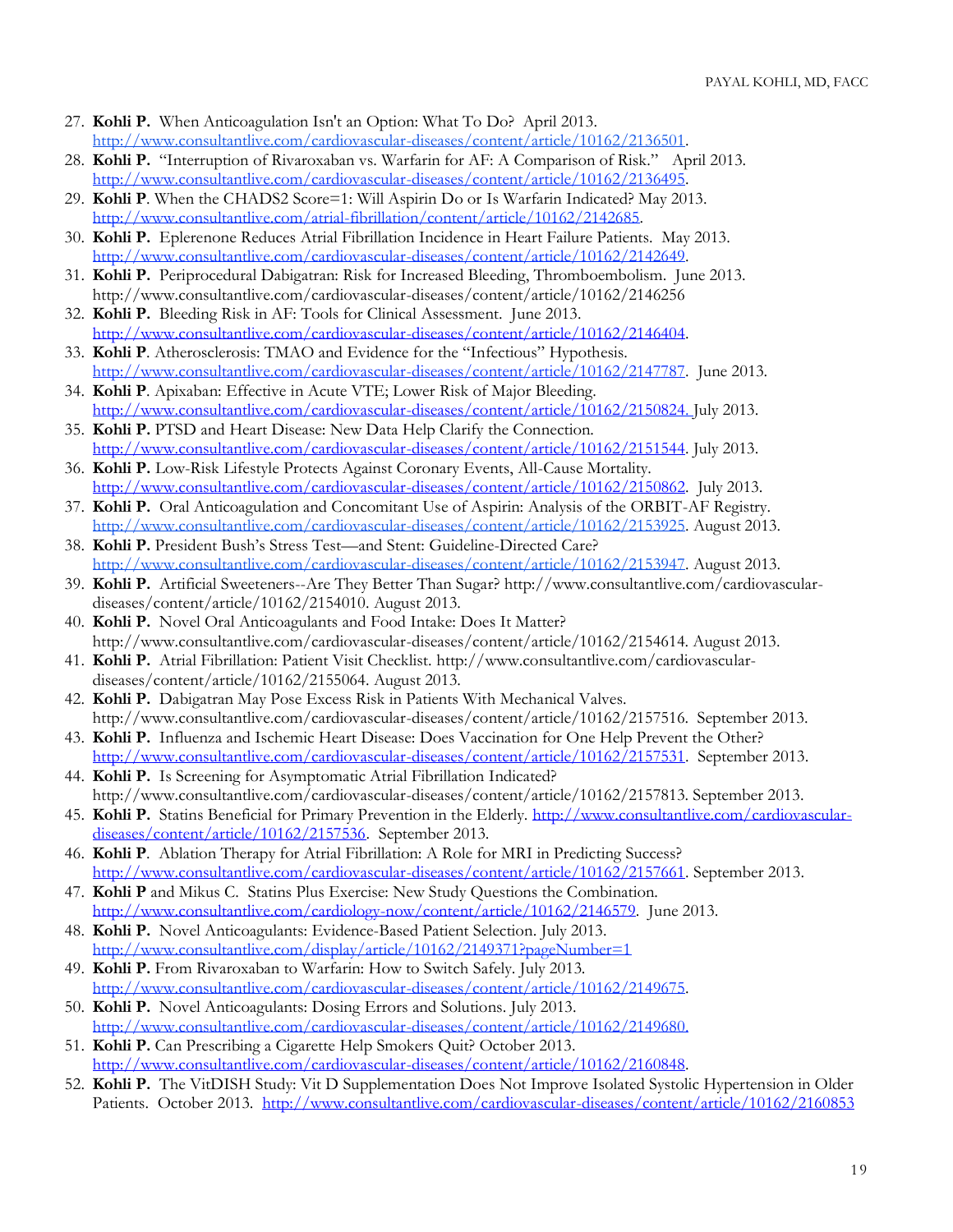- 53. **Kohli P.** Warfarin, Aspirin, Both, or Neither: What Would You Prescribe? October 2013. [http://www.consultantlive.com/cardiovascular-diseases/content/article/10162/2161498.](http://www.consultantlive.com/cardiovascular-diseases/content/article/10162/2161498)
- 54. **Kohli P.** Paroxysmal Atrial Fibrillation: How to Safely Restore Sinus Rhythm? October 2013. [http://www.consultantlive.com/cardiovascular-diseases/content/article/10162/2161385.](http://www.consultantlive.com/cardiovascular-diseases/content/article/10162/2161385)
- 55. **Kohli P.** In Patients With a Mechanical Valve, Which Agent for Oral Anticoagulation? October 2013. [http://www.consultantlive.com/cardiovascular-diseases/content/article/10162/2161380.](http://www.consultantlive.com/cardiovascular-diseases/content/article/10162/2161380)
- 56. **Kohli P.** Patterns in Aspirin Dosing and Interaction With Potent Thienopryidines Following Acute Coronary Syndromes. October 2013. [http://blog.cardiosource.org/post/patterns-in-aspirin-dosing-and-interaction-with](http://blog.cardiosource.org/post/patterns-in-aspirin-dosing-and-interaction-with-potent-thienopryidines-following-acute-coronary-syndromes/)[potent-thienopryidines-following-acute-coronary-syndromes/](http://blog.cardiosource.org/post/patterns-in-aspirin-dosing-and-interaction-with-potent-thienopryidines-following-acute-coronary-syndromes/)
- 57. **Kohli P.** Does Rivaroxaban in Patients with AF Differ in Those with Prior MI? November 2013. [http://www.consultantlive.com/cardiovascular-diseases/content/article/10162/2162224.](http://www.consultantlive.com/cardiovascular-diseases/content/article/10162/2162224)
- 58. **Kohli P.** Beware Before Prescribing: Direct Thrombin Inhibitors Pose Increased Risk of MI. November 2013. [http://www.consultantlive.com/cardiovascular-diseases/content/article/10162/2162233.](http://www.consultantlive.com/cardiovascular-diseases/content/article/10162/2162233)
- 59. **Kohli P.** ACC/AHA Prevention Guidelines: Highlights of the Top 3 Changes. November 2013. [http://www.consultantlive.com/cardiovascular-diseases/accaha-prevention-guidelines-highlights-top-3-changes.](http://www.consultantlive.com/cardiovascular-diseases/accaha-prevention-guidelines-highlights-top-3-changes) [http://www.consultantlive.com/cardiovascular-diseases/accaha-prevention-guidelines-highlights-top-3-changes.](http://www.consultantlive.com/cardiovascular-diseases/accaha-prevention-guidelines-highlights-top-3-changes)
- 60. **Kohli P**. Regular Nut Consumption Linked with Lower Mortality. December 2013. [http://www.consultantlive.com/cardiovascular-diseases/regular-nut-consumption-linked-lower-mortality.](http://www.consultantlive.com/cardiovascular-diseases/regular-nut-consumption-linked-lower-mortality)
- 61. **Kohli P**. Organic Milk: A Heart-Healthy Recipe? January 2014. [http://www.consultantlive.com/cardiovascular](http://www.consultantlive.com/cardiovascular-diseases/organic-milk-heart-healthy-recipe)[diseases/organic-milk-heart-healthy-recipe.](http://www.consultantlive.com/cardiovascular-diseases/organic-milk-heart-healthy-recipe)
- 62. **Kohli P**. Caffeine and Atrial Fibrillation: Is There a Protective Effect? January 2014. [http://www.consultantlive.com/atrial-fibrillation/caffeine-and-atrial-fibrillation-there-protective-effect.](http://www.consultantlive.com/atrial-fibrillation/caffeine-and-atrial-fibrillation-there-protective-effect)
- 63. **Kohli P**. Atrial Fibrillation: Bad for the Heart and the Soul. January 2014. [http://www.consultantlive.com/cardiovascular-diseases/atrial-fibrillation-bad-heart-and-soul.](http://www.consultantlive.com/cardiovascular-diseases/atrial-fibrillation-bad-heart-and-soul)
- 64. **Kohli P**. Dietary Fiber Intake Shows Inverse, Dose-Dependent Risk Ratio with CHD, CVD. January 2014. [http://www.consultantlive.com/cardiovascular-diseases/dietary-fiber-intake-shows-inverse-dose-dependent-risk](http://www.consultantlive.com/cardiovascular-diseases/dietary-fiber-intake-shows-inverse-dose-dependent-risk-ratio-chd-cvd)[ratio-chd-cvd.](http://www.consultantlive.com/cardiovascular-diseases/dietary-fiber-intake-shows-inverse-dose-dependent-risk-ratio-chd-cvd)
- 65. **Kohli P**. Green Tea May Affect Absorption of Beta-Blocker. January 2014. [http://www.consultantlive.com/cardiovascular-diseases/green-tea-may-affect-absorption-beta-blocker.](http://www.consultantlive.com/cardiovascular-diseases/green-tea-may-affect-absorption-beta-blocker)
- 66. **Kohli P.** In Dialysis Patients with Atrial Fibrillation, Anticoagulation Offers No Benefit. January 2014. http://www.consultantlive.com/atrial-fibrillation/dialysis-patients-atrial-fibrillation-anticoagulation-offers-nobenefit.
- 67. **Kohli P**. Diabetes Self-care App: The Next New Rx? February 2014. [http://www.consultantlive.com/diabetes](http://www.consultantlive.com/diabetes-type-2/diabetes-self-care-app-next-new-rx)[type-2/diabetes-self-care-app-next-new-rx.](http://www.consultantlive.com/diabetes-type-2/diabetes-self-care-app-next-new-rx)
- 68. **Kohli P**. New OSA Treatment Uses Implanted Device. February 2014. [http://www.consultantlive.com/cardiovascular-diseases/new-osa-treatment-uses-implanted-device.](http://www.consultantlive.com/cardiovascular-diseases/new-osa-treatment-uses-implanted-device)
- 69. **Kohli P**. [Genotype-guided Warfarin Dosing: Does it Improve TTR?](http://www.consultantlive.com/atrial-fibrillation/genotype-guided-warfarin-dosing-does-it-improve-ttr) February 2014. [http://www.consultantlive.com/atrial-fibrillation/genotype-guided-warfarin-dosing-does-it-improve-ttr.](http://www.consultantlive.com/atrial-fibrillation/genotype-guided-warfarin-dosing-does-it-improve-ttr)
- 70. **Kohli P**. [Complex LAA Shape Predicts Thromboembolic Risk.](http://www.consultantlive.com/atrial-fibrillation/complex-laa-shape-predicts-thromboembolic-risk) February 2014. [http://www.consultantlive.com/atrial-fibrillation/complex-laa-shape-predicts-thromboembolic-risk.](http://www.consultantlive.com/atrial-fibrillation/complex-laa-shape-predicts-thromboembolic-risk)
- 71. **Kohli P**. RE-LY AF Registry: Hypertension Most Common Risk Factor Worldwide. February 2014. [http://www.consultantlive.com/atrial-fibrillation/re-ly-af-registry-hypertension-most-common-risk-factor](http://www.consultantlive.com/atrial-fibrillation/re-ly-af-registry-hypertension-most-common-risk-factor-worldwide)[worldwide.](http://www.consultantlive.com/atrial-fibrillation/re-ly-af-registry-hypertension-most-common-risk-factor-worldwide)
- 72. **Kohli P**. Intensive Cardiovascular Risk Reduction Can Positively Alter Gene Expression. March 2014. [http://www.consultantlive.com/cardiovascular-diseases/intensive-cardiovascular-risk-reduction-can-positively](http://www.consultantlive.com/cardiovascular-diseases/intensive-cardiovascular-risk-reduction-can-positively-alter-gene-expression)[alter-gene-expression.](http://www.consultantlive.com/cardiovascular-diseases/intensive-cardiovascular-risk-reduction-can-positively-alter-gene-expression)
- 73. **Kohli P**. Road Rage–like Anger Linked to Increased Cardiovascular Risk. March 2014. [http://www.consultantlive.com/cardiovascular-diseases/road-rage](http://www.consultantlive.com/cardiovascular-diseases/road-rage–-anger-linked-increased-cardiovascular-risk)–-anger-linked-increased-cardiovascular-risk.
- 74. **Kohli P**. Ablation vs. Medication: Which First for Atrial Fibrillation and for Who? April 2014.http://www.consultantlive.com/atrial-fibrillation/ablation-vs-medication-which-first-atrial-fibrillation-andwho.
- 75. **Kohli P**. NSAID Use Increases Risk of Atrial Arrhythmias. April 2014. [http://www.consultantlive.com/atrial-](http://www.consultantlive.com/atrial-fibrillation/nsaid-use-increases-risk-atrial-arrhythmias)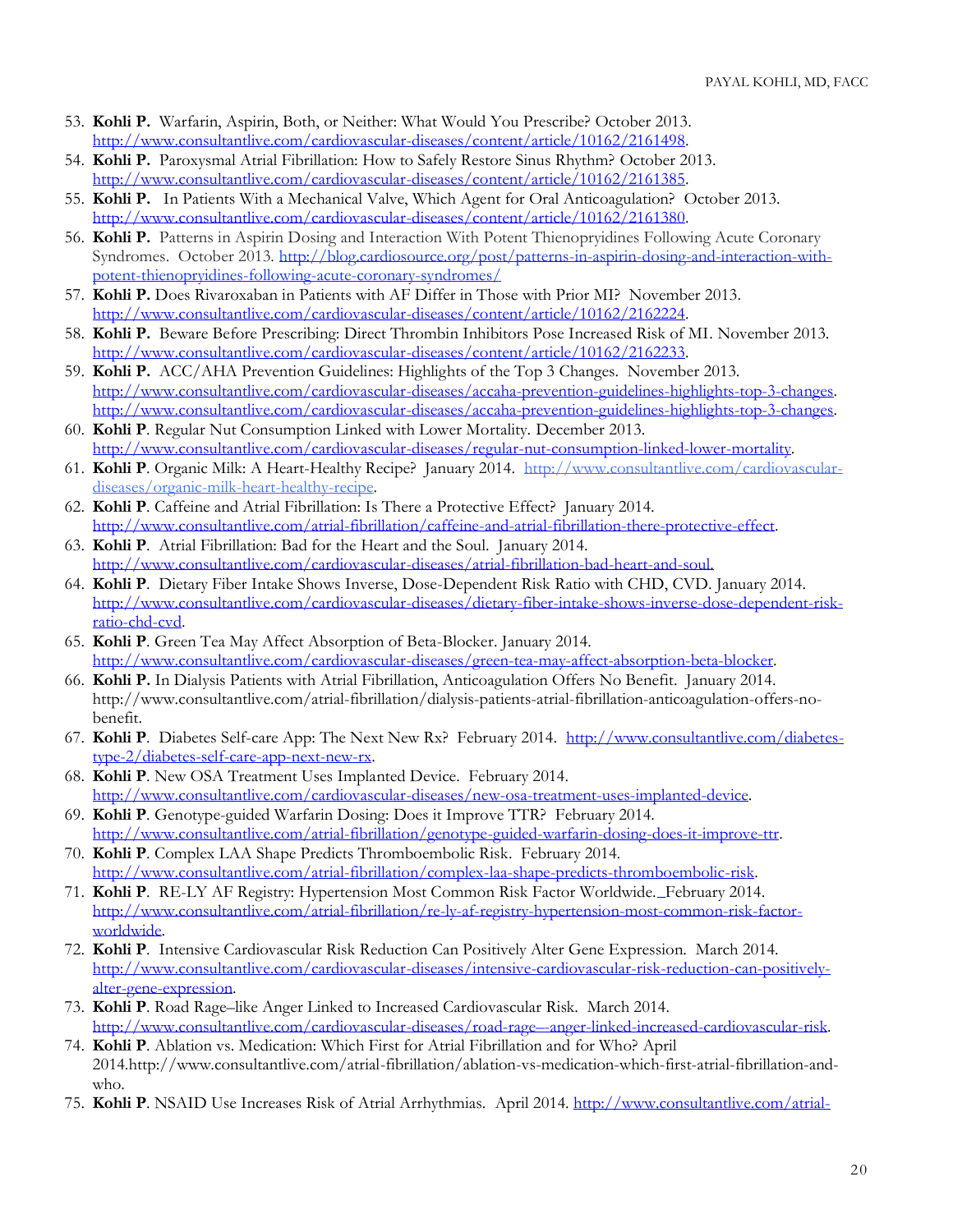[fibrillation/nsaid-use-increases-risk-atrial-arrhythmias.](http://www.consultantlive.com/atrial-fibrillation/nsaid-use-increases-risk-atrial-arrhythmias)

- 76. **Kohli P**. 2014 Atrial Fibrillation Management Guidelines Released. April 2014. [http://www.consultantlive.com/atrial-fibrillation/2014-atrial-fibrillation-management-guidelines-released.](http://www.consultantlive.com/atrial-fibrillation/2014-atrial-fibrillation-management-guidelines-released)
- 77. **Kohli P**.ACE Inhibitors and ARBs not Equivalent In Diabetics. April 2014. [http://www.consultantlive.com/cardiovascular-diseases/ace-inhibitors-and-arbs-not-equivalent-diabetics.](http://www.consultantlive.com/cardiovascular-diseases/ace-inhibitors-and-arbs-not-equivalent-diabetics)
- 78. **Kohli P**.Statins May Improve Erectile Dysfunction: A New Way to Encourage Compliance? April 2014. [http://www.consultantlive.com/cardiovascular-diseases/statins-may-improve-erectile-dysfunction-new-way](http://www.consultantlive.com/cardiovascular-diseases/statins-may-improve-erectile-dysfunction-new-way-encourage-compliance)[encourage-compliance.](http://www.consultantlive.com/cardiovascular-diseases/statins-may-improve-erectile-dysfunction-new-way-encourage-compliance)
- 79. **Kohli P**. Abdominal Aortic Aneurysm: Screen Older Male Smokers, Says USPSTF. May 2014. [http://www.consultantlive.com/cardiovascular-diseases/abdominal-aortic-aneurysm-screen-older-male-smokers](http://www.consultantlive.com/cardiovascular-diseases/abdominal-aortic-aneurysm-screen-older-male-smokers-says-uspstf)[says-uspstf.](http://www.consultantlive.com/cardiovascular-diseases/abdominal-aortic-aneurysm-screen-older-male-smokers-says-uspstf)
- 80. **Kohli P**. Apixaban Comparable to Warfarin After Cardioversion for Atrial Fibrillation. May 2014. [http://www.consultantlive.com/atrial-fibrillation/apixaban-comparable-warfarin-after-cardioversion-atrial](http://www.consultantlive.com/atrial-fibrillation/apixaban-comparable-warfarin-after-cardioversion-atrial-fibrillation)[fibrillation.](http://www.consultantlive.com/atrial-fibrillation/apixaban-comparable-warfarin-after-cardioversion-atrial-fibrillation)
- 81. **Kohli P**. Uninterrupted Warfarin During Atrial Fibrillation Ablation Decreases Stroke Risk. May 2014. [http://www.consultantlive.com/atrial-fibrillation/uninterrupted-warfarin-during-atrial-fibrillation-ablation](http://www.consultantlive.com/atrial-fibrillation/uninterrupted-warfarin-during-atrial-fibrillation-ablation-decreases-stroke-risk)[decreases-stroke-risk.](http://www.consultantlive.com/atrial-fibrillation/uninterrupted-warfarin-during-atrial-fibrillation-ablation-decreases-stroke-risk)
- 82. **Kohli P**. What Regimen to Minimize Thromboembolic Risk and Bleeding? May 2014. http://www.consultantlive.com/atrial-fibrillation/what-regimen-minimize-thromboembolic-risk-and-bleeding.
- 83. **Kohli P**. Cryptogenic Stroke: Is Occult Arrhythmia A Factor? June 2014. http://www.consultantlive.com/atrialfibrillation/cryptogenic-stroke-occult-arrhythmia-factor.
- 84. **Kohli P**. Bisphosphonates Increase Risk of Incident AF. June 2014. [http://www.consultantlive.com/atrial](http://www.consultantlive.com/atrial-fibrillation/bisphosphonates-increase-risk-incident-af)[fibrillation/bisphosphonates-increase-risk-incident-af.](http://www.consultantlive.com/atrial-fibrillation/bisphosphonates-increase-risk-incident-af)
- 85. **Kohli P.** Cryptogenic Stroke: Is Occult Arrhythmia A Factor? June 2014. [http://www.consultantlive.com/atrial](http://www.consultantlive.com/atrial-fibrillation/cryptogenic-stroke-occult-arrhythmia-factor)[fibrillation/cryptogenic-stroke-occult-arrhythmia-factor.](http://www.consultantlive.com/atrial-fibrillation/cryptogenic-stroke-occult-arrhythmia-factor)
- 86. **Kohli P.** The Death of "Lone Atrial Fibrillation". June 2014. [http://www.consultantlive.com/atrial](http://www.consultantlive.com/atrial-fibrillation/death-lone-atrial-fibrillation)[fibrillation/death-lone-atrial-fibrillation.](http://www.consultantlive.com/atrial-fibrillation/death-lone-atrial-fibrillation)
- 87. **Kohli P**. Vegetarian Diet Reduces BP, Study Finds. June 2014. [http://www.consultantlive.com/cardiovascular](http://www.consultantlive.com/cardiovascular-diseases/vegetarian-diet-reduces-bp-study-finds)[diseases/vegetarian-diet-reduces-bp-study-finds.](http://www.consultantlive.com/cardiovascular-diseases/vegetarian-diet-reduces-bp-study-finds)
- 88. **Kohli P**. Which Change in Therapy Will Reduce CV Endpoints in T2DM? July 2014. [http://www.endocrinologynetwork.com/t2-diabetes/which-change-therapy-reduce-cv-endpoints-t2dm.](http://www.endocrinologynetwork.com/t2-diabetes/which-change-therapy-reduce-cv-endpoints-t2dm)
- 89. **Kohli P**. Ablation for Atrial Flutter: Treats the Arrhythmia but Not the Stroke Risk.July 2014. [http://www.consultantlive.com/atrial-fibrillation/ablation-atrial-flutter-treats-arrhythmia-not-stroke-risk.](http://www.consultantlive.com/atrial-fibrillation/ablation-atrial-flutter-treats-arrhythmia-not-stroke-risk)
- 90. **Kohli P**. Efficacy, Safety of Edoxaban by AF Subtype: An Analysis from ENGAGE AF-TIMI 48. **July 2014.**  [http://www.consultantlive.com/atrial-fibrillation/efficacy-safety-edoxaban-af-subtype-analysis-engage-af-timi-48.](http://www.consultantlive.com/atrial-fibrillation/efficacy-safety-edoxaban-af-subtype-analysis-engage-af-timi-48)
- 91. **Kohli P**. July 2014. Apixaban Most Cost-Effective of New Oral Anticoagulants. [http://www.consultantlive.com/atrial-fibrillation/apixaban-most-cost-effective-new-oral-anticoagulants.](http://www.consultantlive.com/atrial-fibrillation/apixaban-most-cost-effective-new-oral-anticoagulants)
- 92. **Kohli P**. August 2014. Alcohol Intake and Atrial Fibrillation: Even Moderation is Risky. [http://www.consultantlive.com/atrial-fibrillation/alcohol-intake-and-atrial-fibrillation-even-moderation-risky.](http://www.consultantlive.com/atrial-fibrillation/alcohol-intake-and-atrial-fibrillation-even-moderation-risky)
- 93. **Kohli P**. August 2014. Biomarkers May Enhance Risk Stratification in AF, Studies Show. [http://www.consultantlive.com/atrial-fibrillation/biomarkers-may-enhance-risk-stratification-af-stuides-show.](http://www.consultantlive.com/atrial-fibrillation/biomarkers-may-enhance-risk-stratification-af-stuides-show)
- 94. **Kohli P.** August 2014. Effective Screening Tool for AF: Patient Detection of Radial Arterial Pulse. [http://www.consultantlive.com/atrial-fibrillation/effective-screening-tool-af-patient-detection-radial-arterial-pulse.](http://www.consultantlive.com/atrial-fibrillation/effective-screening-tool-af-patient-detection-radial-arterial-pulse)
- 95. **Kohli P.** September 2014. Statins and New-onset Diabetes: Who is at Risk? [http://www.endocrinologynetwork.com/cardiovascular-health/statins-and-new-onset-diabetes-who-risk.](http://www.endocrinologynetwork.com/cardiovascular-health/statins-and-new-onset-diabetes-who-risk)
- 96. **Kohli P.** September 2014. Perioperative AF: Not as Innocuous as It Seems. http://www.consultantlive.com/atrial-fibrillation/perioperative-af-not-innocuous-it-seems.
- 97. **Kohli P.** September 2014. Beware Use of Foxglove in New-Onset Atrial Fibrillation. [http://www.consultantlive.com/atrial-fibrillation/beware-use-foxglove-new-onset-atrial-fibrillation.](http://www.consultantlive.com/atrial-fibrillation/beware-use-foxglove-new-onset-atrial-fibrillation)
- 98. **Kohli P**. September 2014. Exercise Lowers Risk of AF in Older, Obese Women. [http://www.consultantlive.com/atrial-fibrillation/exercise-lowers-risk-af-older-obese-women.](http://www.consultantlive.com/atrial-fibrillation/exercise-lowers-risk-af-older-obese-women)
- 99. Kohli P. October 2014. iECG May Prove Cost-Effective for Screening Occult Atrial Fibrillation.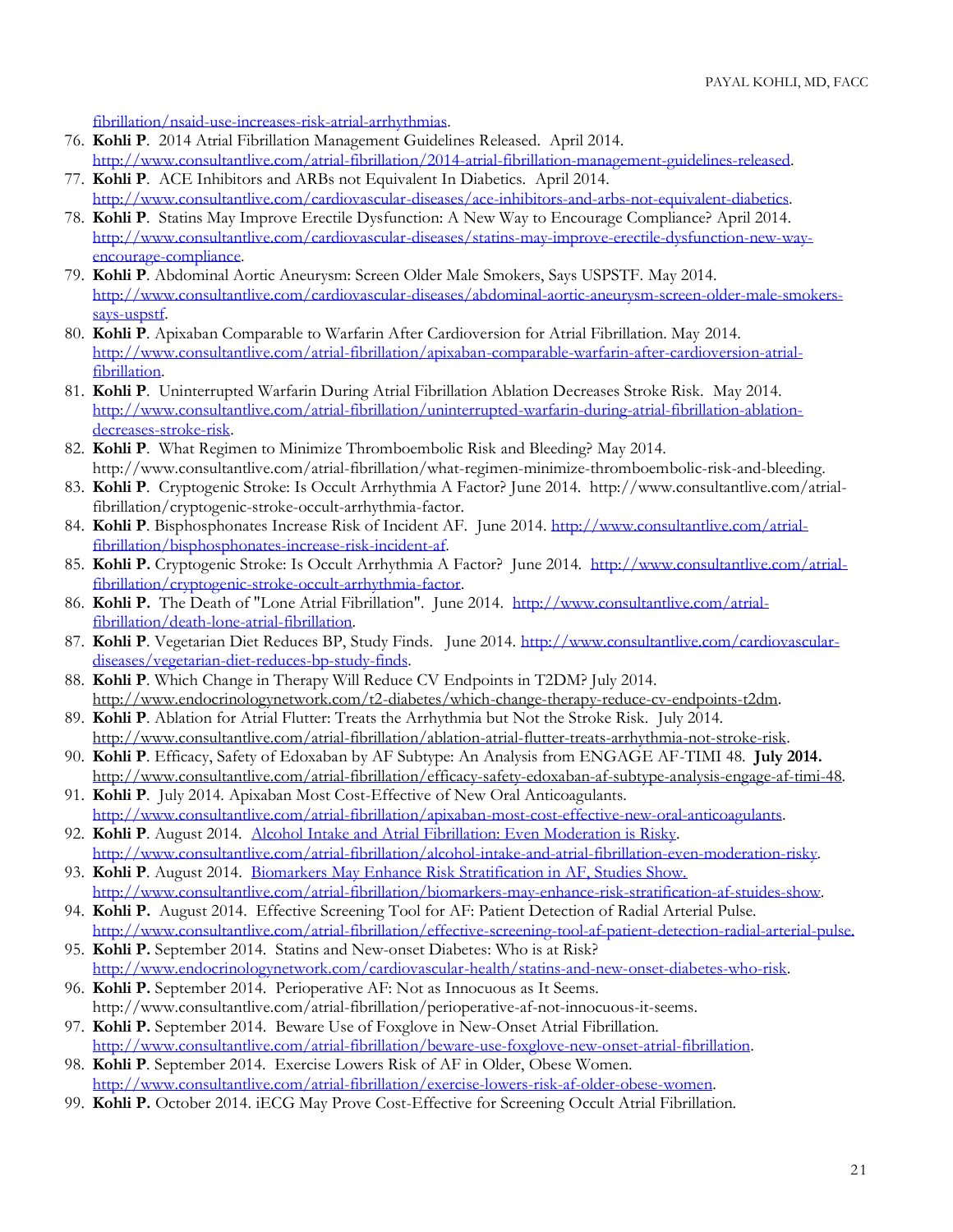[http://www.consultantlive.com/atrial-fibrillation/iecg-may-prove-cost-effective-screening-occult-atrial-fibrillation.](http://www.consultantlive.com/atrial-fibrillation/iecg-may-prove-cost-effective-screening-occult-atrial-fibrillation)

- 100.**Kohli P.** October 2014. Cerebral Microbleeds in Atrial Fibrillation Portend Poor Prognosis.
- [http://www.consultantlive.com/atrial-fibrillation/cerebral-microbleeds-atrial-fibrillation-portend-poor-prognosis.](http://www.consultantlive.com/atrial-fibrillation/cerebral-microbleeds-atrial-fibrillation-portend-poor-prognosis) 101.**Kohli P.** October 2014. Community-Wide Screening for AF Reduces Stroke.
- [http://www.consultantlive.com/atrial-fibrillation/community-wide-screening-af-reduces-stroke.](http://www.consultantlive.com/atrial-fibrillation/community-wide-screening-af-reduces-stroke)
- 102.**Kohli P.** October 2014. Type 2 Diabetes Diagnosis: Which Test Would you Choose? [http://www.consultantlive.com/t2-diabetes/type-2-diabetes-diagnosis-which-test-would-you-choose.](http://www.consultantlive.com/t2-diabetes/type-2-diabetes-diagnosis-which-test-would-you-choose)
- 103.**Kohli P.** November 2014. Trends in Atrial Fibrillation Therapy: 2002-2011. [http://www.consultantlive.com/atrial](http://www.consultantlive.com/atrial-fibrillation/trends-atrial-fibrillation-therapy-2002-2011)[fibrillation/trends-atrial-fibrillation-therapy-2002-2011.](http://www.consultantlive.com/atrial-fibrillation/trends-atrial-fibrillation-therapy-2002-2011)
- 104.**Kohli P.** November 2014. Atrial Fibrillation Characteristics Linked to Dementia. [http://www.consultantlive.com/atrial-fibrillation/atrial-fibrillation-characteristics-linked-dementia.](http://www.consultantlive.com/atrial-fibrillation/atrial-fibrillation-characteristics-linked-dementia)
- 105.**Kohli P.** November 2014. Fish Oils Fail to Impact Endpoints in AF. [http://www.consultantlive.com/atrial](http://www.consultantlive.com/atrial-fibrillation/fish-oils-fail-impact-endpoints-af)[fibrillation/fish-oils-fail-impact-endpoints-af.](http://www.consultantlive.com/atrial-fibrillation/fish-oils-fail-impact-endpoints-af)
- 106.**Kohli P.** November 2014. Who Should Be Screened for Diabetes? [http://www.consultantlive.com/cardiovascular-health/who-should-we-screen-diabetes.](http://www.consultantlive.com/cardiovascular-health/who-should-we-screen-diabetes)
- 107.**Kohli P.** December 2015. Dabigatran Increases "Real-World" Bleeding. [http://www.consultantlive.com/atrial](http://www.consultantlive.com/atrial-fibrillation/dabigatran-increases-)[fibrillation/dabigatran-increases-](http://www.consultantlive.com/atrial-fibrillation/dabigatran-increases-)"real-world"-bleeding.
- 108.**Kohli P.** December 2015. Amiodarone-warfarin Interaction Ups Risk in ARISTOTLE Patients. [http://www.consultantlive.com/atrial-fibrillation/amiodarone-warfarin-interaction-ups-risk-aristotle-patients.](http://www.consultantlive.com/atrial-fibrillation/amiodarone-warfarin-interaction-ups-risk-aristotle-patients)
- 109.**Kohli P.** February 2015. SGLT2 Inhibitor Q & A. [http://www.endocrinologynetwork.com/sglt2/sglt2-inhibitor-](http://www.endocrinologynetwork.com/sglt2/sglt2-inhibitor-q)
- [q.](http://www.endocrinologynetwork.com/sglt2/sglt2-inhibitor-q) 110.**Kohli P.** February 2015. Four Facts to Remember Before Prescribing a GLP-1 Agonist. [http://www.endocrinologynetwork.com/GLP-1/four-facts-remember-prescribing-glp-1-agonist.](http://www.endocrinologynetwork.com/GLP-1/four-facts-remember-prescribing-glp-1-agonist)
- 111.**Kohli P.** February 2015. Primary Care Quiz: CHA2DS2-VASc Stroke Risk Calculator. [http://www.consultantlive.com/atrial-fibrillation/primary-care-quiz-cha2ds2-vasc-stroke-risk-calculator.](http://www.consultantlive.com/atrial-fibrillation/primary-care-quiz-cha2ds2-vasc-stroke-risk-calculator)
- 112.**Kohli P.** February 2015. Top 5 Things to Remember About Rhythm Control in AF. http://www.consultantlive.com/atrial-fibrillation/top-5-things-remember-about-rhythm-control-af.
- 113.**Kohli P.** February 2015. Game Change in the World of Atrial Fibrillation. http://www.consultantlive.com/atrialfibrillation/game-change-world-atrial-fibrillation.
- 114.**Kohli P.** March 2015. Weight Loss Improves Atrial Fibrillation, Cardiometabolic Profile. [http://www.consultantlive.com/atrial-fibrillation/weight-loss-improves-atrial-fibrillation-cardiometabolic-profile.](http://www.consultantlive.com/atrial-fibrillation/weight-loss-improves-atrial-fibrillation-cardiometabolic-profile)
- 115.**Kohli P.** March 2015. Atrial Fibrillation: More Than An Electrical Problem. [http://www.consultantlive.com/atrial-fibrillation/atrial-fibrillation-more-electrical-problem.](http://www.consultantlive.com/atrial-fibrillation/atrial-fibrillation-more-electrical-problem)
- 116.**Kohli P.** April 2015. To Ablate, or Note to Ablate? How Will You Answer the Question? [http://www.consultantlive.com/cardiovascular-diseases/ablate-or-not-ablate-how-will-you-answer-question-0.](http://www.consultantlive.com/cardiovascular-diseases/ablate-or-not-ablate-how-will-you-answer-question-0)
- 117.**Kohli P.** May 2015. Three Myths About New Oral Anticoagulants Debunked for Primary Care Physicians. [http://www.consultantlive.com/cardiovascular-diseases/3-myths-about-new-oral-anticoagulants-debunked](http://www.consultantlive.com/cardiovascular-diseases/3-myths-about-new-oral-anticoagulants-debunked-primary-care-physicians)[primary-care-physicians.](http://www.consultantlive.com/cardiovascular-diseases/3-myths-about-new-oral-anticoagulants-debunked-primary-care-physicians)
- 118.**Kohli P.** May 2015. Just Say No to Anticoagulation for These Patients with Atrial Fibrillation. [http://www.consultantlive.com/cardiovascular-diseases/just-say-no-anticoagulation-these-patients-atrial](http://www.consultantlive.com/cardiovascular-diseases/just-say-no-anticoagulation-these-patients-atrial-fibrillation)[fibrillation.](http://www.consultantlive.com/cardiovascular-diseases/just-say-no-anticoagulation-these-patients-atrial-fibrillation)
- 119.**Kohli P.** May 2015. Gender Affects Exercise Tolerance in Atrial Fibrillation. [http://www.consultantlive.com/cardiovascular-diseases/gender-affects-exercise-tolerance-atrial-fibrillation.](http://www.consultantlive.com/cardiovascular-diseases/gender-affects-exercise-tolerance-atrial-fibrillation)
- 120.**Kohli P.** May 2015. Another Win for Uninterrupted Anticoagulation in the OR. [http://www.consultantlive.com/cardiovascular-diseases/another-win-uninterrupted-anticoagulation-or.](http://www.consultantlive.com/cardiovascular-diseases/another-win-uninterrupted-anticoagulation-or)
- 121.**Kohli P.** May 2015. SGLT2 Inhibitors: Check Your A1c and BPs. [http://www.consultantlive.com/diabetes/sglt2-inhibitors-check-your-a1c-and-bps.](http://www.consultantlive.com/diabetes/sglt2-inhibitors-check-your-a1c-and-bps)
- 122.**Kohli P.** May 2015. GLP-1: Used Only As Needed. [http://www.consultantlive.com/diabetes/glp-1-used-only](http://www.consultantlive.com/diabetes/glp-1-used-only-needed)[needed.](http://www.consultantlive.com/diabetes/glp-1-used-only-needed)
- 123. **Kohli P.** May 2015. Dapagliflozin Plus Exenatide: Better Weight Loss Together? [http://www.consultantlive.com/diabetes/dapagliflozin-plus-exenatide-better-weight-loss-together.](http://www.consultantlive.com/diabetes/dapagliflozin-plus-exenatide-better-weight-loss-together)
- 124. **Kohli P.** July 2015. Three Things You (Still) Need to Know About GLP-1 Agonists.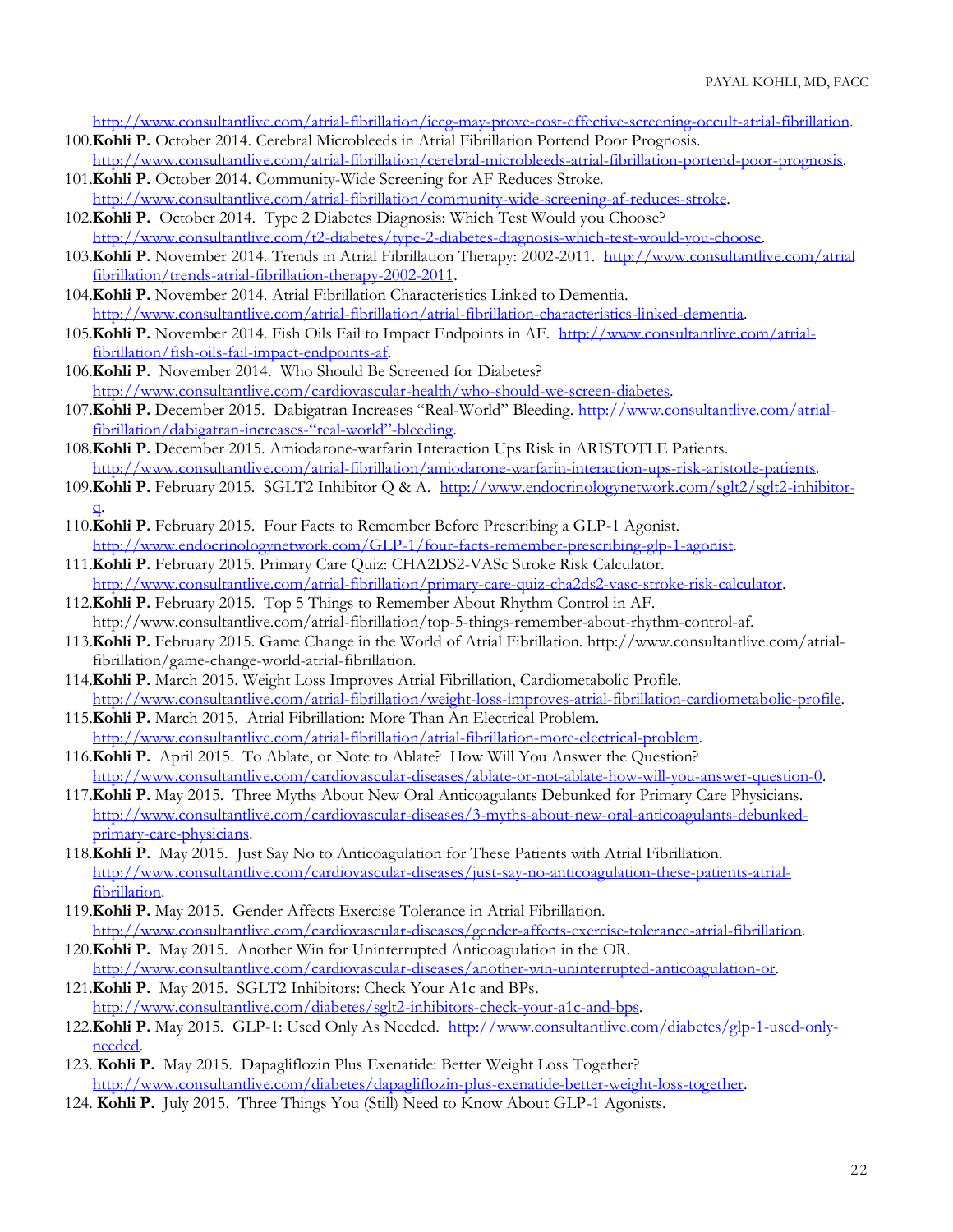http://www.consultantlive.com/diabetes/3-things-you-still-need-know-about-glp-1-agonists.

- 125. **Kohli P.** July 2015. GLP-1 Agonist Pop Quiz. [http://www.consultantlive.com/quiz/glp-1-agonist-pop-quiz.](http://www.consultantlive.com/quiz/glp-1-agonist-pop-quiz)
- 126. **Kohli P.** July 2015. Indications and Mechanism of SGLT2 Inhibitors in Type 2 Diabetes. http://www.consultantlive.com/diabetes/indications-and-mechanism-sglt2-inhibitors-type-2-diabetes.
- 127. **Kohli P.** August 2015. Progression of Atrial Fibrillation: 3 Questions. http://www.consultantlive.com/atrialfibrillation/progression-atrial-fibrillation-3-questions
- 128.**Kohli P.** August 2015. 3D Printing Technology in Cardiac Procedure Planning. [http://www.consultantlive.com/atrial-fibrillation/3d-printing-technology-cardiac-procedure-planning.](http://www.consultantlive.com/atrial-fibrillation/3d-printing-technology-cardiac-procedure-planning)
- 129. **Kohli P.** September 2015. Persistent AF improved via LAA isolation. [http://www.consultantlive.com/atrial](http://www.consultantlive.com/atrial-fibrillation/persistent-af-improved-laa-isolation)[fibrillation/persistent-af-improved-laa-isolation.](http://www.consultantlive.com/atrial-fibrillation/persistent-af-improved-laa-isolation)
- 130. **Kohli P.** September 2015. ESC '15: Real World Patients, Real World Numbers from GARFIELD-AF. [http://www.consultantlive.com/atrial-fibrillation/esc-15-real-world-patients-real-world-numbers-garfield-af.](http://www.consultantlive.com/atrial-fibrillation/esc-15-real-world-patients-real-world-numbers-garfield-af)
- 131. **Kohli P.** September 2015. An SGLT2 Inhibitor in the Works. http://www.consultantlive.com/sglt2/sglt2 inhibitor-works.
- 132.**Kohli P.** July 2016. Anticoagulation for Atrial Fibrillation: Brief 3 Q and A. [http://www.consultantlive.com/atrial](http://www.consultantlive.com/atrial-fibrillation/anticoagulation-atrial-fibrillation-brief-3-q-and)[fibrillation/anticoagulation-atrial-fibrillation-brief-3-q-and.](http://www.consultantlive.com/atrial-fibrillation/anticoagulation-atrial-fibrillation-brief-3-q-and)
- 133.**Kohli P.** July 2016. Drivers with Atrial Fibrillation Proceed with Caution. [http://www.consultantlive.com/atrial](http://www.consultantlive.com/atrial-fibrillation/drivers-atrial-fibrillation-proceed-caution)[fibrillation/drivers-atrial-fibrillation-proceed-caution.](http://www.consultantlive.com/atrial-fibrillation/drivers-atrial-fibrillation-proceed-caution)
- 134.**Kohli P.** April 2017. Refining Terms in AF: Moving Away from "Valvular" and "Nonvalvular". http://www.patientcareonline.com/atrial-fibrillation/refining-terms-afib-moving-away-valvular-and-nonvalvular
- 135.**Kohli P.** May 2017.New-onset Afib in a Patient with CKD: A Case-based Quiz. [http://www.patientcareonline.com/atrial-fibrillation/food-and-atrial-fibrillation-good-eats-and-bad.](http://www.patientcareonline.com/atrial-fibrillation/food-and-atrial-fibrillation-good-eats-and-bad)
- 136.**Kohli P.** May 2017. Beware Digoxin for Atrial Fibrillation. http://www.patientcareonline.com/atrialfibrillation/beware-digoxin-atrial-fibrillation.
- 137.**Kohli P.** June 2017. Food and Atrial Fibrillation. [http://www.patientcareonline.com/atrial-fibrillation/food-and](http://www.patientcareonline.com/atrial-fibrillation/food-and-atrial-fibrillation-good-eats-and-bad)[atrial-fibrillation-good-eats-and-bad.](http://www.patientcareonline.com/atrial-fibrillation/food-and-atrial-fibrillation-good-eats-and-bad)
- 138.**Kohli P.** September 2017. Should We Refer Symptomatic Patients for AF Ablation? [http://www.patientcareonline.com/atrial-fibrillation/should-we-refer-symptomatic-hf-patients-af-ablation.](http://www.patientcareonline.com/atrial-fibrillation/should-we-refer-symptomatic-hf-patients-af-ablation)
- 139.**Kohli P.** September 2017. AF screening Leads the Charge in Cardiology's Digital Revolution. [http://www.patientcareonline.com/atrial-fibrillation/af-screening-leads-charge-cardiologys-digital-revolution.](http://www.patientcareonline.com/atrial-fibrillation/af-screening-leads-charge-cardiologys-digital-revolution)
- 140.**Kohli P.** October 2017. Drug-Drug Interactions with DOACs: Proceed with Caution. [http://www.patientcareonline.com/atrial-fibrillation/drug-drug-interactions-doacs-proceed-caution.](http://www.patientcareonline.com/atrial-fibrillation/drug-drug-interactions-doacs-proceed-caution)
- 141.**Kohli P.** October 2017. Atrial Fibrillation and Type I Diabetes: What's The Link? [http://www.patientcareonline.com/atrial-fibrillation/atrial-fibrillation-and-type-i-diabetes-whats-link.](http://www.patientcareonline.com/atrial-fibrillation/atrial-fibrillation-and-type-i-diabetes-whats-link)
- 142.**Kohli P.** November 2017. Secondary Afib. ICU Bed 10. Trigger? Rx? [http://www.patientcareonline.com/atrial-fibrillation/secondary-afib-icu-bed-10-trigger-rx/?GUID=4E5AB3F7-](http://www.patientcareonline.com/atrial-fibrillation/secondary-afib-icu-bed-10-trigger-rx/?GUID=4E5AB3F7-70AA-4FD5-BBE7-29BB89D4E684&rememberme=1&ts=13112017) [70AA-4FD5-BBE7-29BB89D4E684&rememberme=1&ts=13112017.](http://www.patientcareonline.com/atrial-fibrillation/secondary-afib-icu-bed-10-trigger-rx/?GUID=4E5AB3F7-70AA-4FD5-BBE7-29BB89D4E684&rememberme=1&ts=13112017)
- 143.**Kohli P.** November 2017. TSH normal FT4 trending up. What Risk for AF? [http://www.patientcareonline.com/atrial-fibrillation/tsh-normal-ft4-trending-what-risk](http://www.patientcareonline.com/atrial-fibrillation/tsh-normal-ft4-trending-what-risk-afib/?GUID=4E5AB3F7-70AA-4FD5-BBE7-29BB89D4E684&rememberme=1&ts=13112017)[afib/?GUID=4E5AB3F7-70AA-4FD5-BBE7-29BB89D4E684&rememberme=1&ts=13112017.](http://www.patientcareonline.com/atrial-fibrillation/tsh-normal-ft4-trending-what-risk-afib/?GUID=4E5AB3F7-70AA-4FD5-BBE7-29BB89D4E684&rememberme=1&ts=13112017)
- 144.**Kohli P.** December 2017. The New Data on Dabigatran: Are We Reassured or Still Questioning? [http://www.patientcareonline.com/atrial-fibrillation/new-data-dabigatran-are-we-reassured-or-still-questioning.](http://www.patientcareonline.com/atrial-fibrillation/new-data-dabigatran-are-we-reassured-or-still-questioning)
- 145.**Kohli P.** December 2017. Oral Anticoagulant Therapy and Renal Dysfunction: A Two Way Street? http://www.patientcareonline.com/atrial-fibrillation/oral-anticoagulant-therapy-and-renal-dysfunction-two-waystreet.
- 146.**Kohli P.** January 2018. Top 6 Afib Studies in 2017: Part I. http://www.patientcareonline.com/atrialfibrillation/top-6-afib-studies-2017-part-i.
- 147.**Kohli P.** January 2018. Top 6 Afib Studies in 2017: Part II. http://www.patientcareonline.com/atrialfibrillation/top-6-afib-studies-2017-part-ii.
- 148.**Kohli P.** February 2018. 5 Key Biomarkers in CVD Prevention. http://www.patientcareonline.com/cardiovascular-diseases/5-key-biomarkers-cvd-prevention.
- 149.**Kohli P.** February 2018. Prophylactic LAA Closure for Stroke Prevention in AF: Is it Really As Good An Ideas